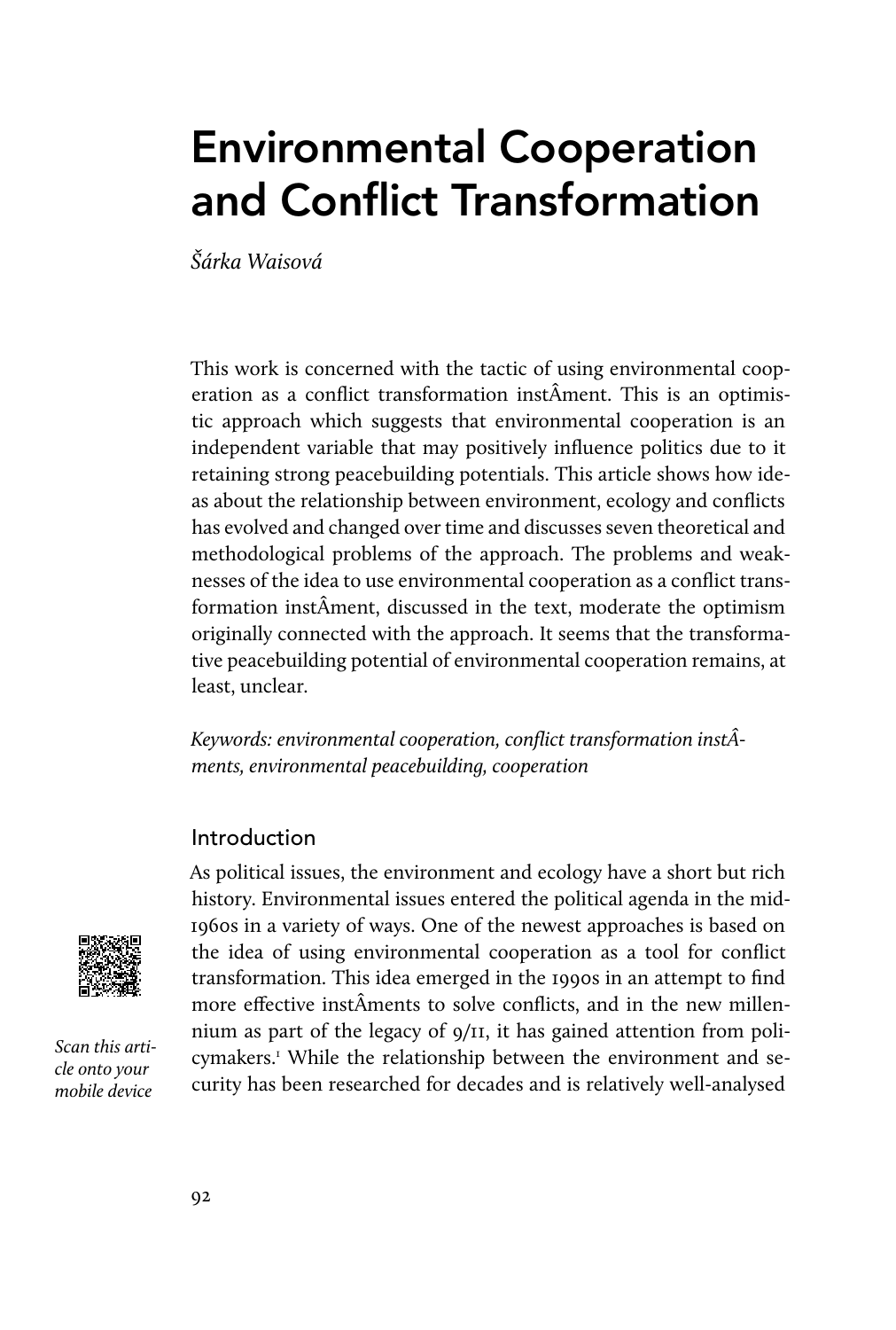and described,<sup>2</sup> attitudes to the relationship between the environment and conflict have changed dynamically in recent years, and the current analysis and state of research are unsatisfactory.

This work is concerned with the evolution and difficulties of using environmental cooperation as a conflict transformation instÂment. The transformation of the idea into an institutionalised approach is observed and its weaknesses and problems are analysed. The motive for this research lies in the fact that despite growing interest in this concept among scholars as well as practitioners, there has been little relevant systematic and critical study of the literature on the use of environmental cooperation as a conflict transformation instÂment and no critical evaluation of the approach as such. The recent study by Maas, Carius and Wittich – the first project of its kind $3$  – observes that there is no coherent school of thought within the literature on environmental cooperation as a conflict transformation instÂment, but rather several trends, which they concentrate on. Nevertheless, their study does not evaluate the literature or the approach per se.

This study revisits the academic literature. However, in the area of conflict resolution, which has a strong practical dimension, a substantial number of relevant publications have been produced outside academia—by international governmental organisations and agencies, non-governmental organisations, think-tanks and independent researchers. The scope of this present review, thus, goes beyond purely academic literature.

This article is divided into two parts: the first is stÂctured chronologically and shows how ideas about the relationship between the environment, ecology and conflicts have evolved and changed over time. The goal of this first part is not to replicate existing reviews, but to outline how the idea of environmental cooperation as a conflict transformation instÂment was born.4 The second part is stÂctured thematically and discusses theoretical and methodological problems in the approach I term environmental cooperation as a conflict transformation instÂment along with the challenges facing contemporary research and applications using environmental cooperation in conflict transformation. This study does not, however, research the practice of environmental cooperation in conflict-affected areas; we still do not have enough empirical data for such an analysis.

Šárka Waisová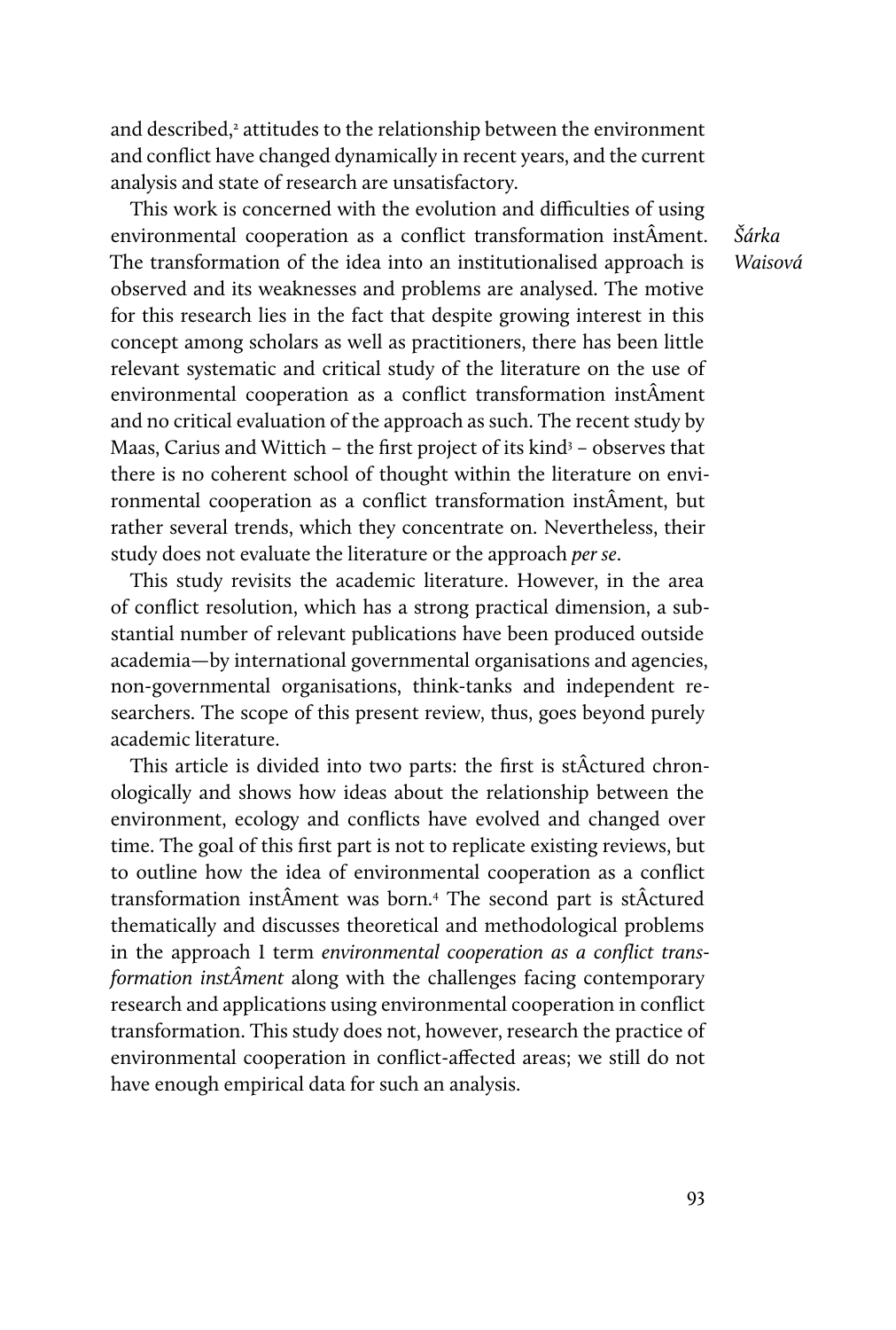## Using Environmental Cooperation to Transform Conflicts: The Framework

Environmental issues have been present in security studies since the 1950s, and they have been part of the international political agenda since the 1960s. Scholars (re: Brown) were concerned about the relationship between environmental change and security already in the 1950s, though they did not use this exact terminology.<sup>5</sup> The key text which articulated the connection between security and the environment, was Ullman's work titled 'Redefining Security.'6 According to Ullman, non-military threats, such as a lack of resources or environmental disasters, are more devastating than military threats because environmental issues cannot be faced via military alliances or deterrents. Ullman's reflections were elaborated in the 1990s by scholars who analysed environmental threats and security.

This section introduces the way that environmental issues have penetrated the area of conflict resolution. Environmental issues became part of conflict resolution and peace studies in the mid-1990s, emerging from discussions in security studies about environmental scarcity, environmentally induced conflicts and conflict resources.7 Environmental issues began to influence not only research into the causes of conflicts, but also the approach to conflict resolution.

Scholars of conflict resolution have determined a relationship between the environment, ecology and natural resources on one side and conflicts on the other, within a multidimensional complex framework in which four broad streams can be identified. Authors in the first stream worked further on the concept of environmental scarcity, enriching this concept with ideas about demographic growth, climate change and water wars, and arguing that environmental degradation and a lack of natural resources reduce the adaptive capacity of societies and support the outbreak of violence.<sup>8</sup> A second stream of authors believe that natural resources might serve to prolong conflicts since they bring money to conflicting parties (this idea was connected with research into economically induced conflicts<sup>9</sup> and the role of so-called blood diamonds in interstate conflicts in Africa).<sup>10</sup>

Representatives of the third stream argue that uneven access to resources, denial of resource access and insufficient compensation to the local communities whose resources are used, are all sources of grievances which can easily transform into a source of violence.<sup>11</sup> Critics of these three streams "joined forces" to create a fourth stream to

**CEJISS** 2/2015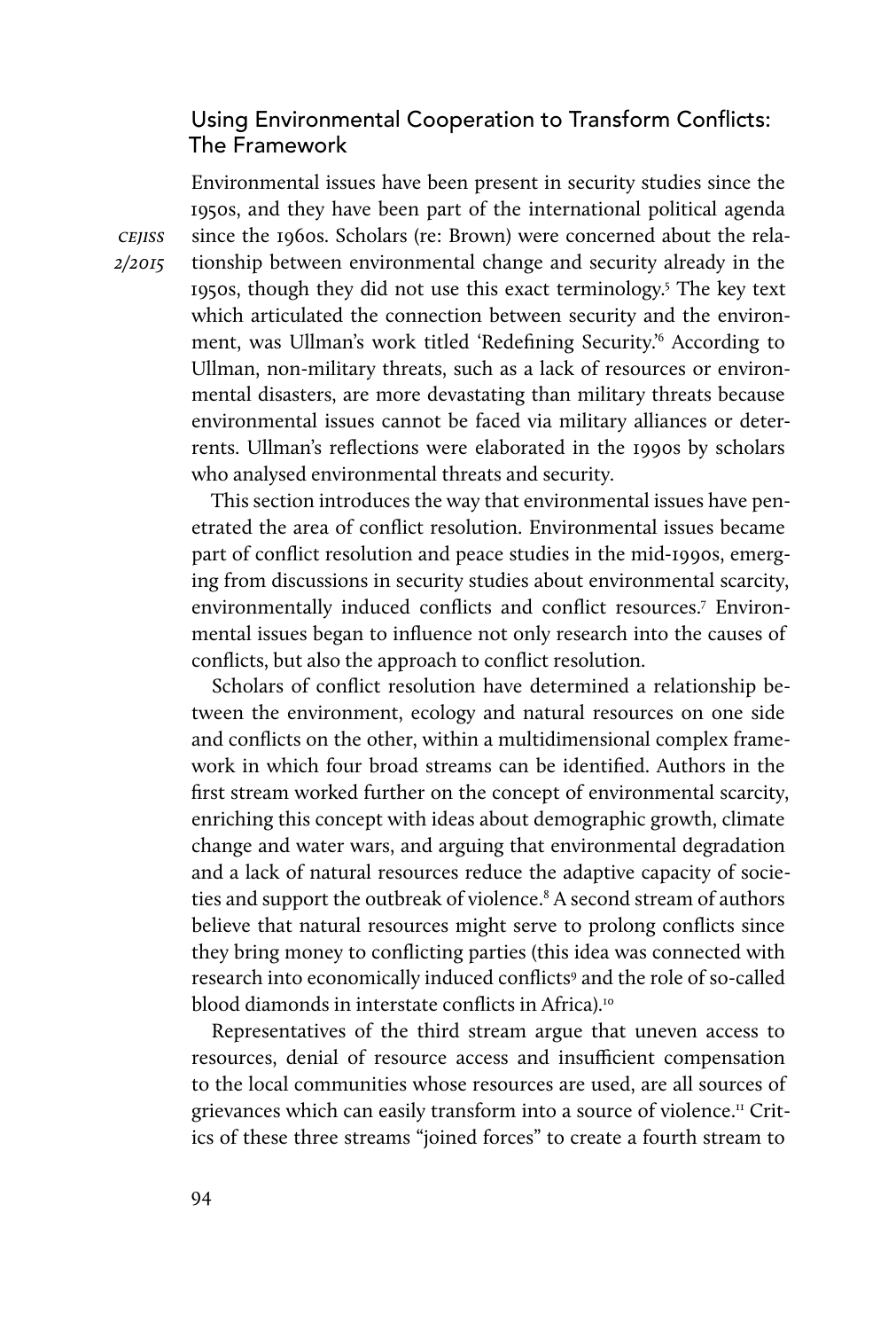question the dominant narrative.<sup>12</sup> That story may be summed up as follows:

> high resource consumption  $\rightarrow$  environmental degradation  $\rightarrow$  deepening of resource scarcity  $\rightarrow$  greater competition  $\rightarrow$  a higher risk of the outbreak of violence.

The fourth stream argues that conflicts over resources may lead to the joint exploitation of resources and, consequently, the emergence of joint interests and joint resource management. Similarly, resource scarcity based on environmental degradation may be overcome by joint efforts to halt the degradation. Scholars in the fourth stream are inspired by the belief that environmental protection is vital and it is in the joint interest of all humankind that environmental issues are put above political borders and environmental protection is a non-political conflict-free issue. They hold that unilateralism produces no solutions and environmental issues have catalytic potential.<sup>13</sup> Recent studies have shown that there are at least four groups of reasons why governments and other actors are interested in trans-boundary environmental cooperation and management:141. ecological advantages (protection of biodiversity), 2. economic advantages (environmental cooperation may directly or indirectly bring economic development, for example, by advancing eco-tourism), 3. political advantages (environmental cooperation is connected with institutionalisation, regionalisation, democratisation and integration) and 4. catalytic advantages (environmental cooperation may spill over into political dialogue). Finally, these critics have been fundamentally influenced by the research of Wolf and his colleagues, who tested more than 1800 cases and evidenced that there have been hardly any "water wars" in human history.15 Wolf showed that the riparian states sharing water resources are more inclined to cooperation than to conflict.

All these beliefs, ideas and research results have helped create the approach of environmental cooperation as an instÂment for conflict transformation. The building blocks of the approach are the assumptions that:

- 1. environmental issues ignore political boundaries and have the potential to inject a degree of objective and depoliticised discourse into the negotiations,
- 2. conflict and cooperation are not opposite poles on one spectÂm, but may coexist,
- 3. environmental cooperation has the potential to be an independ-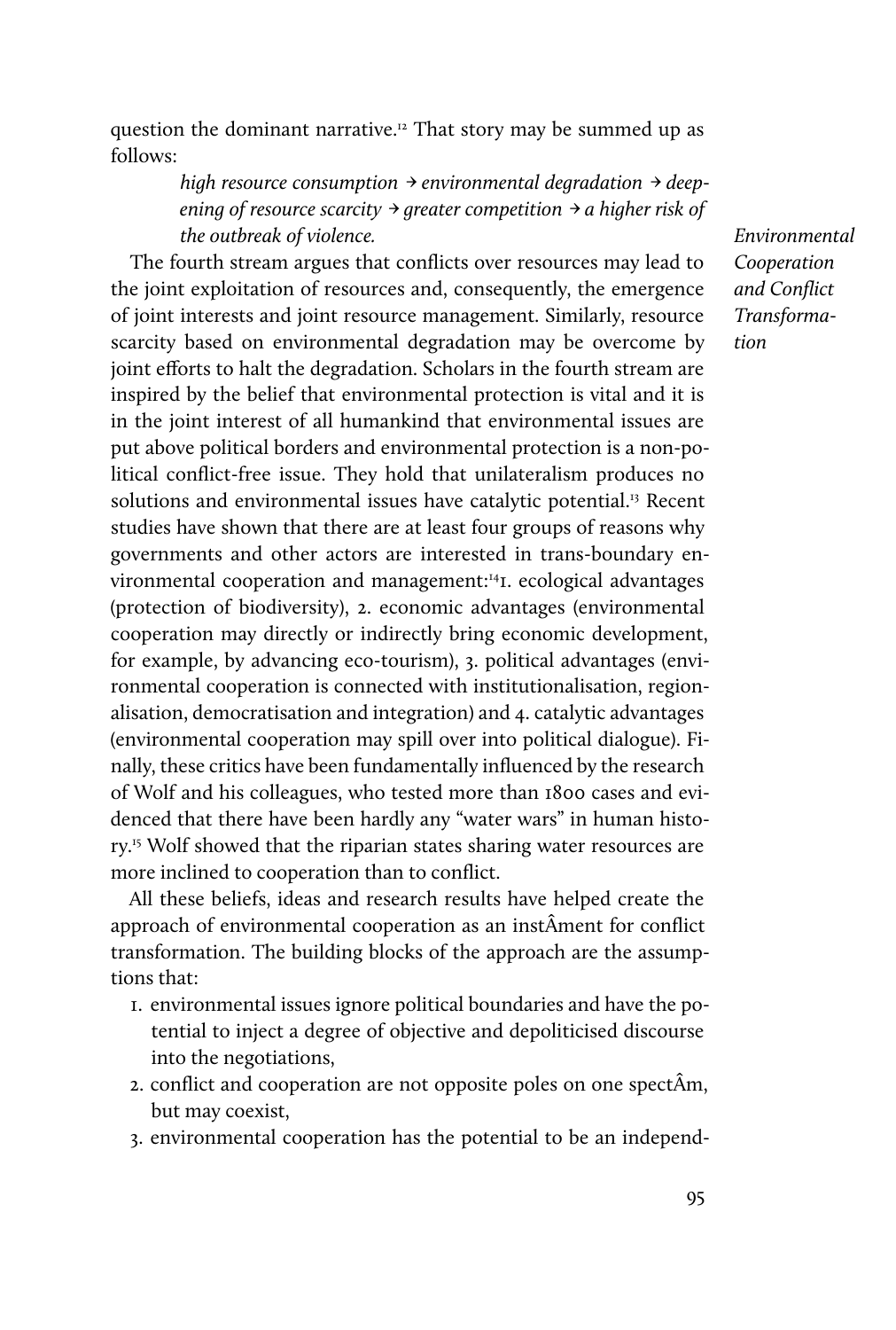ent variable positively influencing regional as well as world politics because it helps participants to internalise norms, form regional identities and interests, operationalise routine international communication and put aside the acceptability of using violence,

**CEJISS** 2/2015 4. environmental cooperation has the potential to strengthen tÂst between conflicting communities; it can help teach peacebuilding habits, which may spill over into political dialogue and build a bridge between these communities.

The approach began to consolidate and spread early in the new millennium when in the fallout of 9/11, academics and policymakers started to look for new conflict resolution instÂments. At the time, several studies had presented the peacebuilding potential of environmental cooperation in conflict-affected areas and the idea had gained attention within international organisations such as un Environment Programme (UNEP), NATO and the Organisation for Security and Cooperation in Europe (OSCE).<sup>16</sup> UNEP and NATO labelled it 'environmental peacebuilding'<sup>17</sup> and OSCE called it 'environmental confidence building.'18

Despite the rising popularity of the idea of using environmental cooperation as a tool for transforming conflicts in dispute-ridden areas, there are still not many studies which systematically research the peacebuilding potential of environmental cooperation, the forms it has taken in conflict-affected areas or its problems, weaknesses and negative effects.19 Among existing academic and policy analyses, the prevailing literature either demonstrates that environmental cooperation exists in conflict-affected areas<sup>20</sup> or they are future-oriented and recommend the use of environmental cooperation as a transformative tool in particular conflicts.<sup>21</sup> These studies also suggest which model of environmental cooperation should apply to specific cases—critics working in this vein have, for example, recommended establishing a trans-boundary peace park at sites in Kashmir and the Korean Demilitarised Zone.

# Theoretical Shortcomings, Methodological Weaknesses, Research Challenges

The following sections surveys three of the most pronounced theoretical and methodological problems affecting the use of environmental cooperation as an instÂment for conflict transformation: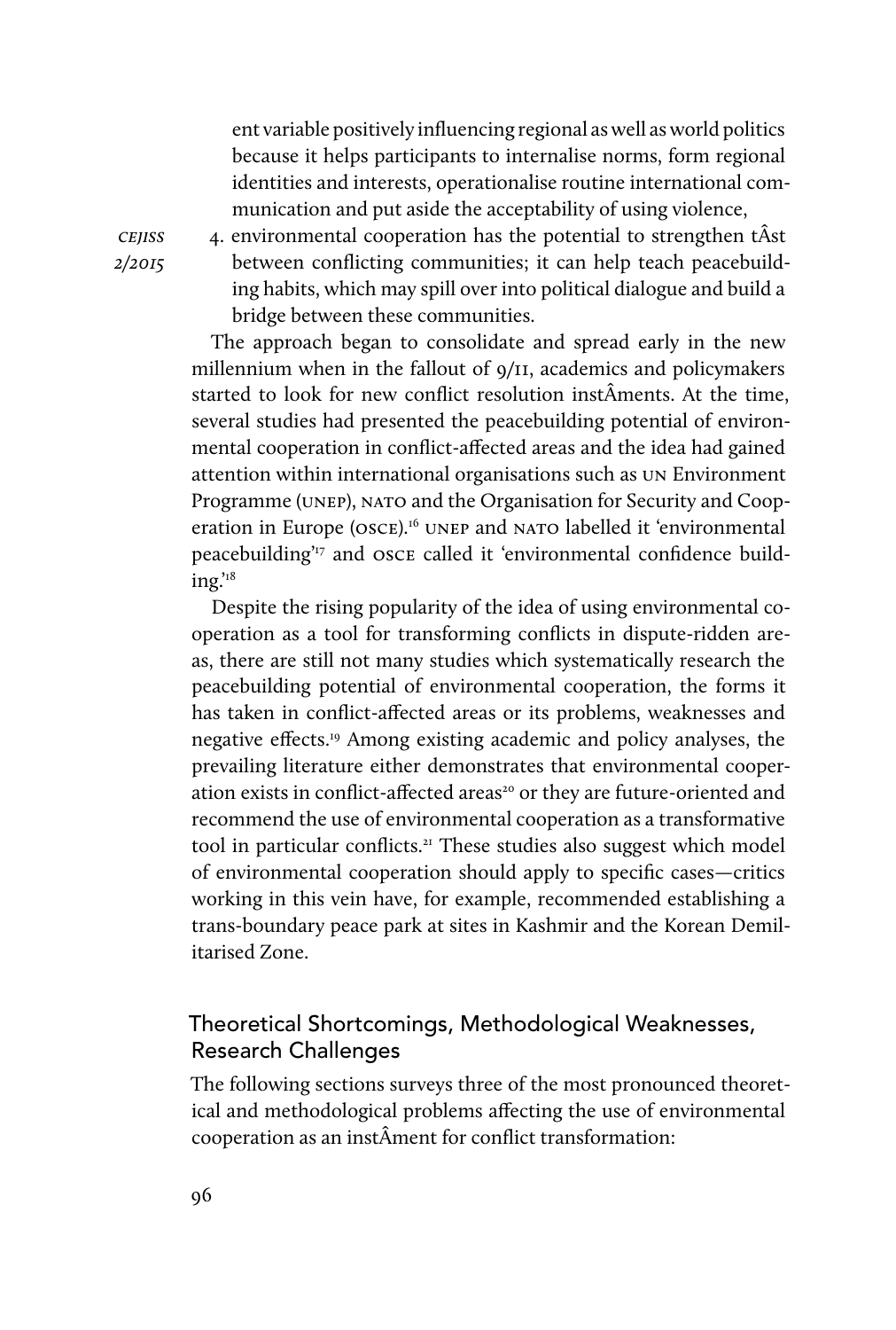- 1. a lack of clarity about what is meant by "environmental cooperation,"
- 2. overlooked variables and a vague account of causality and mechanisms,
- 3. the broadening of the approach.

Šárka Waisová

And, this work introduces four additional research challenges:

- 4. the great variety of forms and shapes of environmental cooperation, including different concepts of environmental peacebuilding,
- 5. different beliefs about the stage of a conflict when environmental cooperation should be used,
- 6. an absence of clear opinion about the type of conflict in which environmental cooperation is appropriate,
- 7. the lack of knowledge about the agents engaged in environmental cooperation in conflict- affected areas.

# Theoretical Shortcomings: The Uncertain Definition of Environmental Cooperation

Though a number of scholars and institutions encourage us to use environmental cooperation as a bridge between conflicting communities, there is still significant uncertainty about what is meant by "environmental cooperation." Some have not thought through the term and assume that everyone must already know what "it" means or that the phrase is understandable on its own. The ambiguity surrounding environmental cooperation affects both its parts and the question of what is meant exactly by "environmental" and "cooperation" may be posed.

The term "environmental" is generally used in connection with issues about the environment and ecology. For those engaged in conflict resolution, environmental cooperation usually refers to cooperation in conservation and ecosystem protection where a key concern is the protection of natural resources. But this is still very general. As some scholars have shown, the ways that the term is defined – and in particular, attributes given to individual resources such as (non)renewability, (im)mobility, (il)legality, (non)tradability and (non)lootability – influence the results of analyses of the relationship among resources, environmental cooperation and conflicts.<sup>22</sup>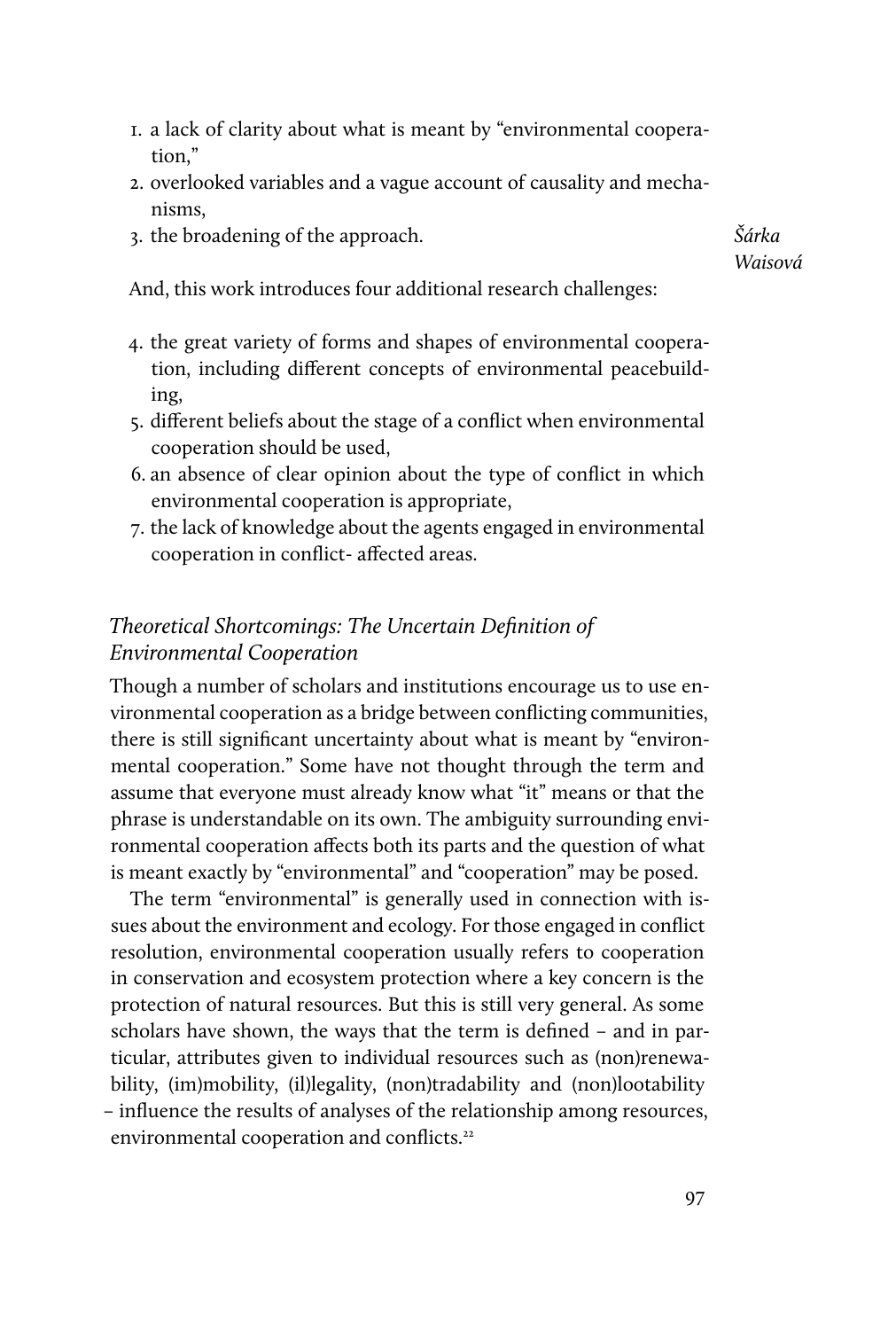By analysing academic and policy documents about environmental cooperation as a conflict transformation instÂment, it is clear that ideas about the peacebuilding potential of environmental cooperation, in conflict-affected areas, are mainly based on a definition of natural resources as non-tradeable, non-lootable and immobile. Natural resources which fulfil these criteria show, for example, a high level of biodiversity of fauna and flora; natural, protective, historic, aesthetic, educational and research value in the landscape; protective, anti-erosive, hygienic and aesthetic functions in the vegetation zones of soil and water resources; regulatory functions in the vegetation, water and soil vis-à-vis the local area, the regional climate and pest incidence; and regulatory functions in the vegetation, water and soil for the bio-chemical cycles of the landscape. There is uncertainty about resources such as oil, diamonds, columbite-tantalite (coltan), water and tropical timber. Some authors do not understand these resources as part of an ecosystem and argue that though their looting may lead to financial problems, they do not represent environmental factors on their own, and thus, are not natural resources.<sup>23</sup> Others do consider them (or at least some of them, specifically water and tropical timber) to be natural resources.<sup>24</sup>

A second difficulty with proposing environmental cooperation as a conflict transformation tool lies in the issue of what "cooperation" implies since it is defined differently by political scientists, sociologists and economists (etc). Even when considering only political science and international relations interpretations and disregard other, valid, concepts of cooperation,<sup>25</sup> there is still evident ambiguity—cooperation is differently defined by those analysing governance, the problem of free riders, collective action and the tragedy of the commons.<sup>26</sup>

Part of the problem with the term cooperation relates to the issue of cooperating agents and at what level cooperation occurs. The quality of cooperation is influenced by whether it happens on a micro-level or a macro-level as well as by whether it is intergovernmental cooperation or cooperation of civil society groups or private actors or some form of hybrid cooperation. Environmental cooperation has been used as a conflict transformation inst $\hat{A}$ ment on a micro-level<sup>27</sup> and between states.<sup>28</sup> Existing academic publications refer to various models of cooperation among states, but in cases where the participants in environmental cooperation are non-state actors or hybrid organisations (such as the International Union for the Conservation

**CEJISS** 2/2015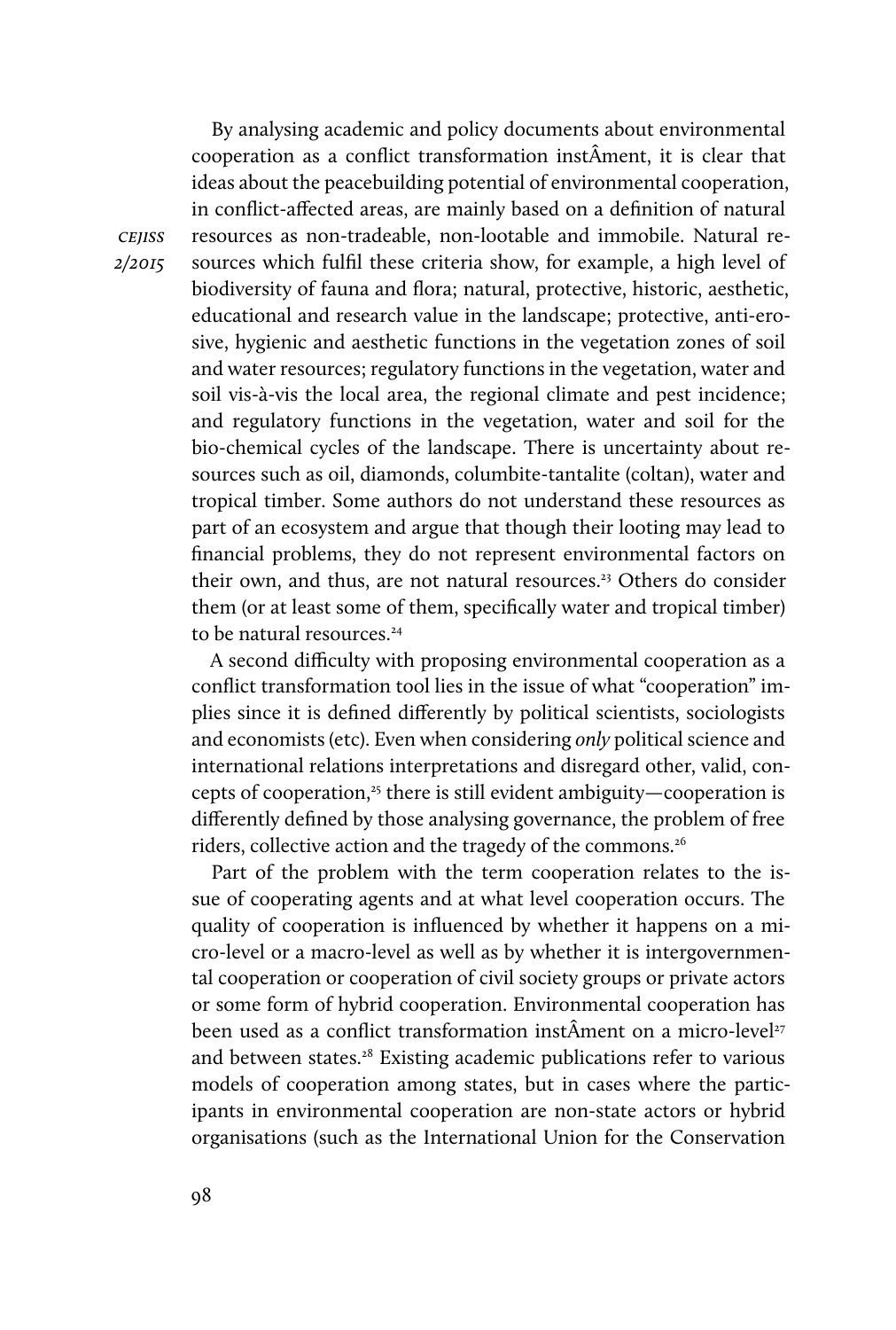of Nature), models of state cooperation can hardly be used. It is clear that the inclusion of non-state actors in environmental cooperation in conflict-affected areas demands a more interdisciplinary perspective.

#### Overlooked Variables and Vague Causality

One important weakness in the environmental cooperation as a conflict transformation instÂment approach is the overlooking of variables, notably political and economic factors along with vague thinking about causality. First, I illustrate the problem of variables, and then I highlight the problem of causality. Environmental cooperation is seldom (if ever) an independent variable. This means that other factors, specifically interceding variables, need to be identified and understood.

Scholars dealing with the peacebuilding potential of environmental cooperation do not usually pay much attention to questions such as what the cooperation is about, who the conflicting communities are (i.e. what their political systems or economic orientations are) or what stage the conflict is at and what it concerns. Contemporary studies of environmental cooperation in conflict-affected areas do not even consider technological developments or the influence of new technologies such as global positioning systems. If scholars research these issues, they usually note that there are many variables and these should be analysed.29 Based on several studies, it is clear that factors such as a society's political system, value orientation, religion, economic orientation, strength and density of institutions and level of development can influence the effects of using environmental cooperation as a conflict transformation tool since they affect environmental behaviour or may absorb the upheaval from rapid environmental changes.<sup>30</sup> Thus, a more complex model of analysis which takes into account multi-causality, is needed.

Thinking further about causality, it is not clear how instÂmental environmental cooperation is exactly in transforming conflicts. Nor is it apparent how the spill-over of positive experiences from environmental cooperation into political dialogue works precisely (especially considering the multi-causality mentioned above); how environmental cooperation at a local level can influence political dialogue at the highest level or how environmental cooperation is instÂmentalised for political reasons. We do not even know anything about the relationship between the intensity of violence and the emergence of environmental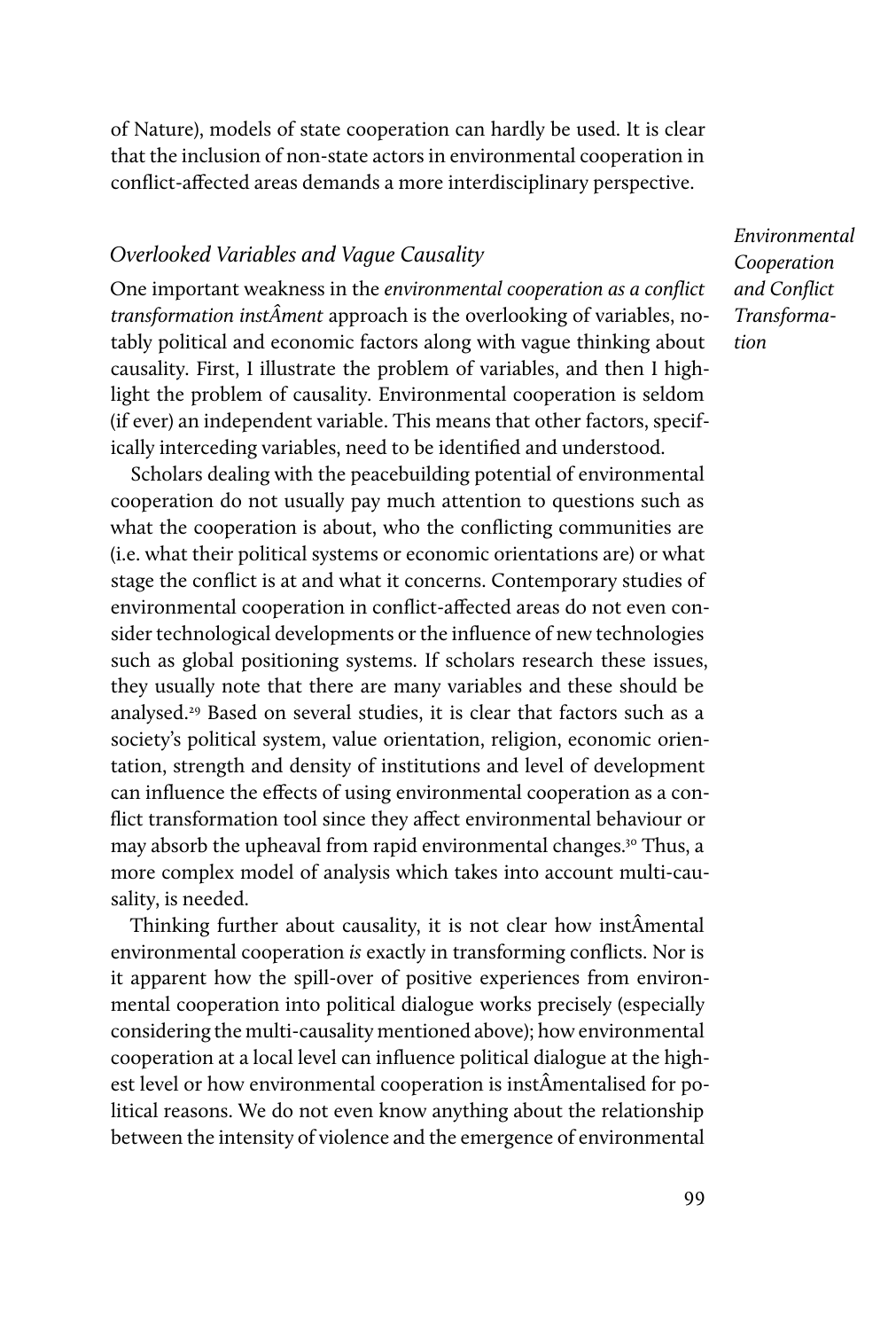cooperation. There are, therefore, several key, open questions: Can environmental cooperation ease animosity and violence? Or is the easing of violence a prerequisite for environmental cooperation?

These problems are well demonstrated by Payne and Lafontaine

cejiss who researched the cases of the Global Environmental Facility (GEF) and Environment and Security Initiative (envsec) respectively.31 Payne questioned gef's ability to support environmental projects effectively in conflict-affected areas. He showed that the implementation of environmental projects at these sites is not only challenged by political barriers but is very expensive and usually complicated by questions of authority and sovereignty and the limits on the activities of nonstate actors. According to Payne, GEF may be useful for both conflict prevention and conflict transformation but its direct contribution is limited and unclear. Lafontaine analysed envsec – a joint initiative of osce, un Development Programme (UNDP), UNEP, NATO and the un Economic Commission for Europe and Regional Environmental Centre for Central and Eastern Europe – which was established in 2002 as a joint platform for environmental and security cooperation by Western organisations with post-Soviet countries.<sup>32</sup> He concluded that environmental institutions are unable to provide a spill-over effect; in other words, they cannot ensure that the positive experience from environmental cooperation will spill over into political dialogue. The peacebuilding potential of initiatives such as envsec is limited to say the least.

#### The Problematic Widening of the Approach

A third problem with the approach of using environmental cooperation for conflict transformation is its widening to cover issues which relate to conflict resolution and environmental cooperation, but whose inclusion is questionable. As mentioned, environmental cooperation is promoted as a conflict transformation instÂment by very different groups of actors in very different areas. These actors bring new issues and practices to the debate, diluting our knowledge of environmental cooperation in conflict-affected areas. The most acute problem is probably the coupling of the peacebuilding potential of such environmental cooperation with the debate about protecting the environment against the effects of military conflicts. That issue is not new, having emerged in the 1970s in relation to the environmental ef-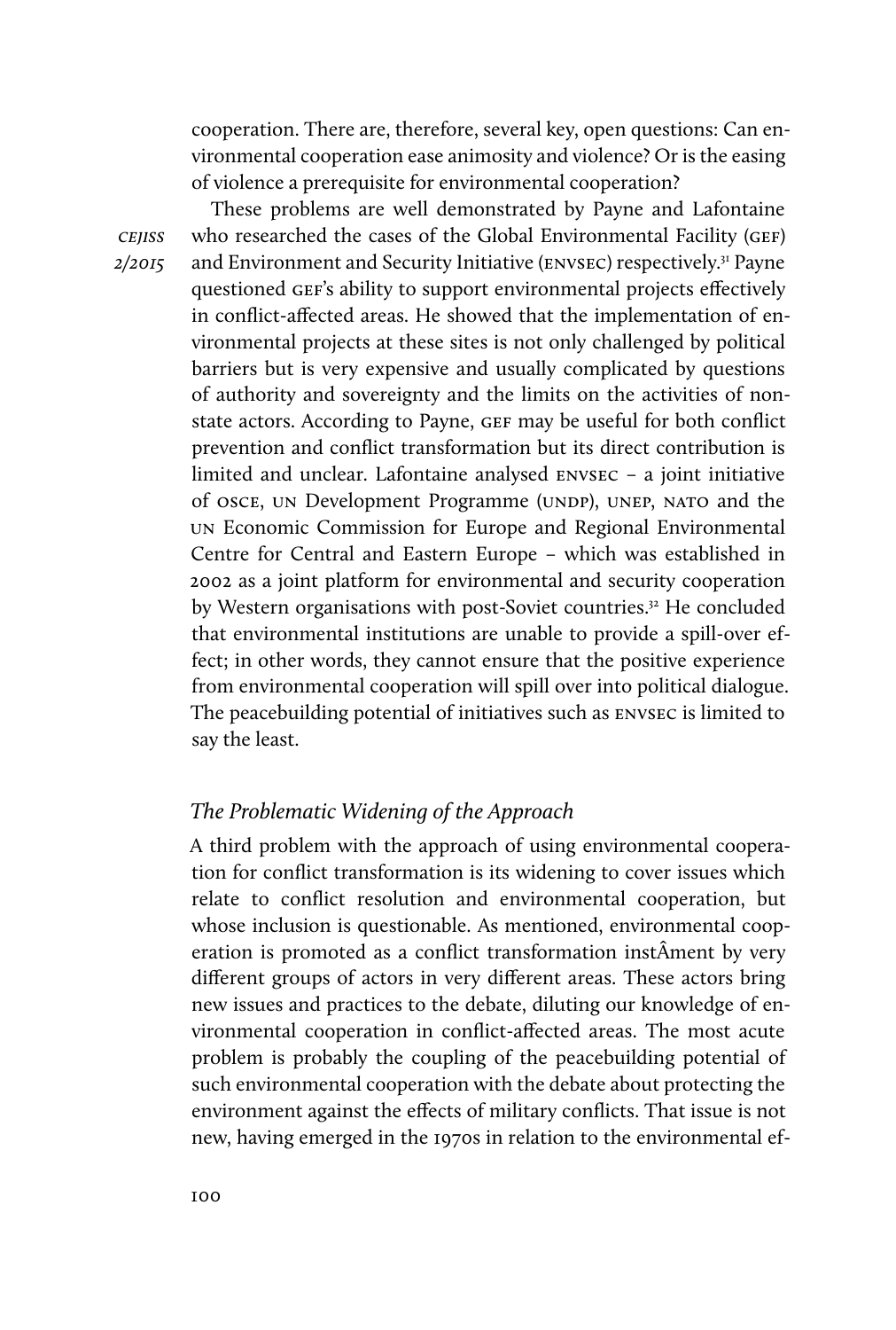fects of the Vietnam War and militarisation of the Korean Peninsula.33 Today's debate concerns the impact of interstate conflicts, civil wars and fragile states on ecosystems, biodiversity and conservation system. The growing attention to environmental protection in conflict zones is connected with the finding that 81% of wars (defined in accordance with the prio dataset) under way between 1950 and 2000 happened in areas with a high level of biodiversity.34 The place which has gained widespread attention in recent decades – and which, to a significant extent, has generated this debate – is the Great Lake region in Africa, an area on the borders of Rwanda, Uganda and the Democratic Republic of Congo where mountain gorilla and hippopotamus populations lived historically. Several conflicts which passed through the region (the Rwandan genocide, the First and Second Congo Wars) annihilated these gorilla and hippopotamus populations. Western researchers and conservationists launched an initiative to establish a nature park in the area in order to protect animals against guerrilla violence and hunting by refugees.<sup>35</sup> Initiatives aiming to protect the environment in conflict zones have also emerged in other countries such as Afghanistan<sup>36</sup> and Sudan<sup>37</sup> in fragile regions.

Based on the environmental degradation in conflict zones, the concept of "biodiversity hotspots" has also emerged. These are areas featuring an exceptional concentration of endemic species and experiencing an exceptional loss of habitat (as a consequence of military conflict among other reasons). Based on this development, conservationists have urged that environmental protection efforts concentrate on conflict zones and fragile states rather than on stable, peaceful and developed areas where the risk of losing the habitat is significantly lower.38

What the widening of the debate means in practice can be seen from the transformation visible within unep since 2008. Plans to use environmental cooperation as a conflict transformation instÂment have been institutionalised within a programme called 'Environmental Cooperation for Peacebuilding.' The programme aims to 'assist countries, regional organisations and the un system to assess and transform potential sources of conflict over natural resources into an opportunity for cooperation and a platform for peacebuilding.'39 This initiative has a set of goals which is wider than merely supporting environmental cooperation as a conflict transformation instÂment: it engages in environmental protection in fragile states and advocates for the greening

Šárka Waisová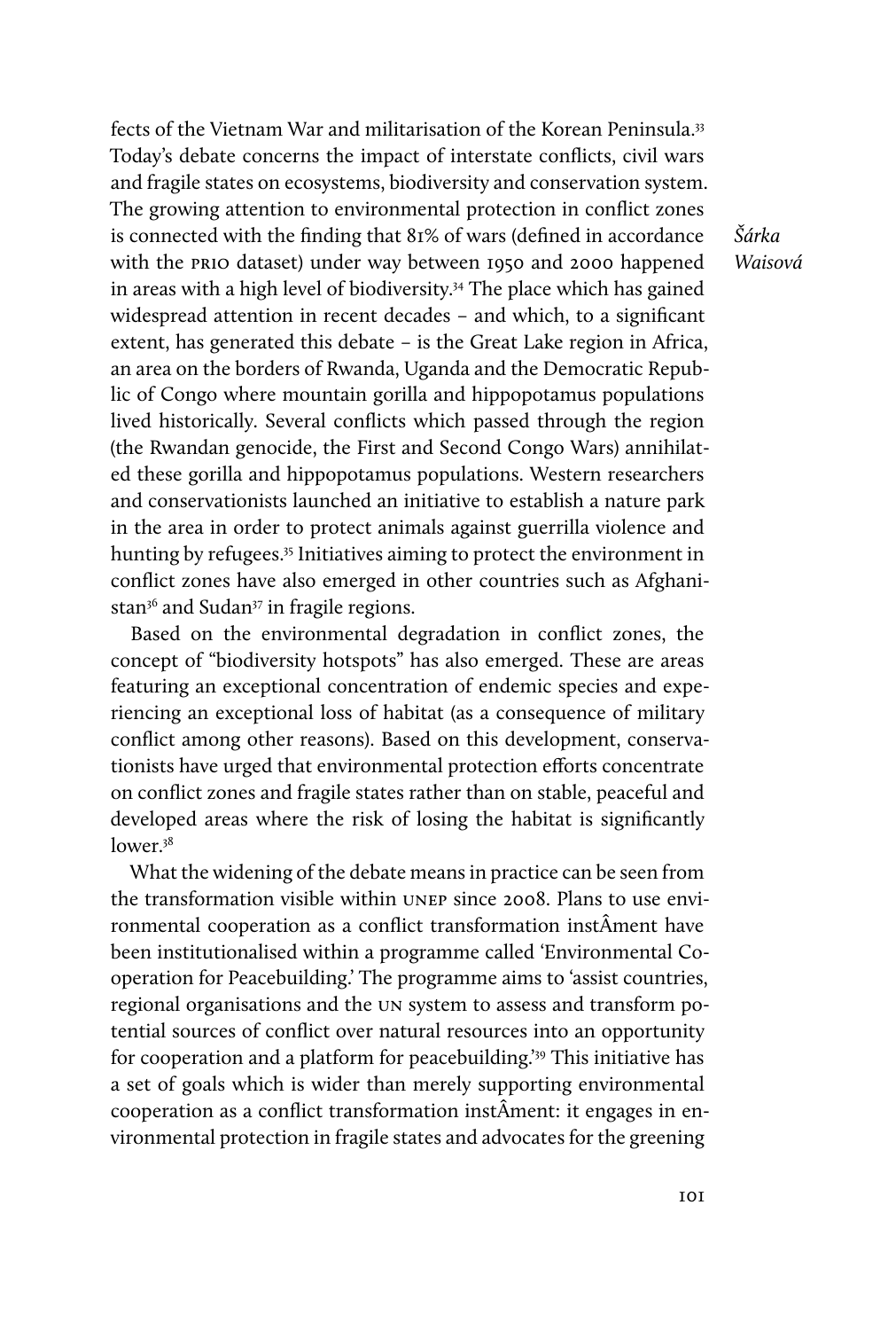of peace operations, the development of environmental law and the inclusion of environmental protection into Disarmament, Demobilisation and Reintegration (DDR) programmes; all of this comes under the heading 'Environmental Cooperation for Peacebuilding.'

**CEJISS** 2/2015

# Research Challenges: The Many Faces of Environmental Cooperation and Peacebuilding

The first research challenge identified here is the lack of clarity about the forms and shapes which environmental cooperation can take. The literature on environmental cooperation between conflicting communities deploys phrases such as "environmental governance," "integrated management of resources" (formal, informal and customary management are mentioned) and "environmental peacebuilding."40 Some authors do not distinguish between forms of environmental cooperation though do recognise various degrees of cooperation intensity.<sup>41</sup> Ideas about forms of environmental cooperation vary mainly based on the natural resources which scholars are analyse. For example, Böge and Luzi refer specifically to 'integrated water resource management' and 'customary water management' respectively.42 This thinking about the forms of environmental cooperation is connected with the problem outlined above—that is, the ambiguous definition of "cooperation." Further complications then stem from other terminological confusion (such as uncertainty about the use and understanding of terms like "management," "governance" and "conflict"<sup>43</sup>) along with the broadening of the debate to include new issues like development and human security.44

The task of this work is not to research the issue of the forms of environmental cooperation in any detail, but rather to show how diverse the field is and the way that existing terms and concepts overlap. As noted, scholars working with environmental cooperation as a conflict transformation instÂment, use terms such as environmental governance, integrated resource management and environmental peacebuilding—this work now turns to exploring these.

Environmental governance has been defined generally as 'a social function centred on efforts to steer societies or human groups away from collectively undesirable outcomes and toward socially desirable outcomes.'45 It has been described as 'the use of institutionalised power to shape environmental processes and outcomes.'46 The role of en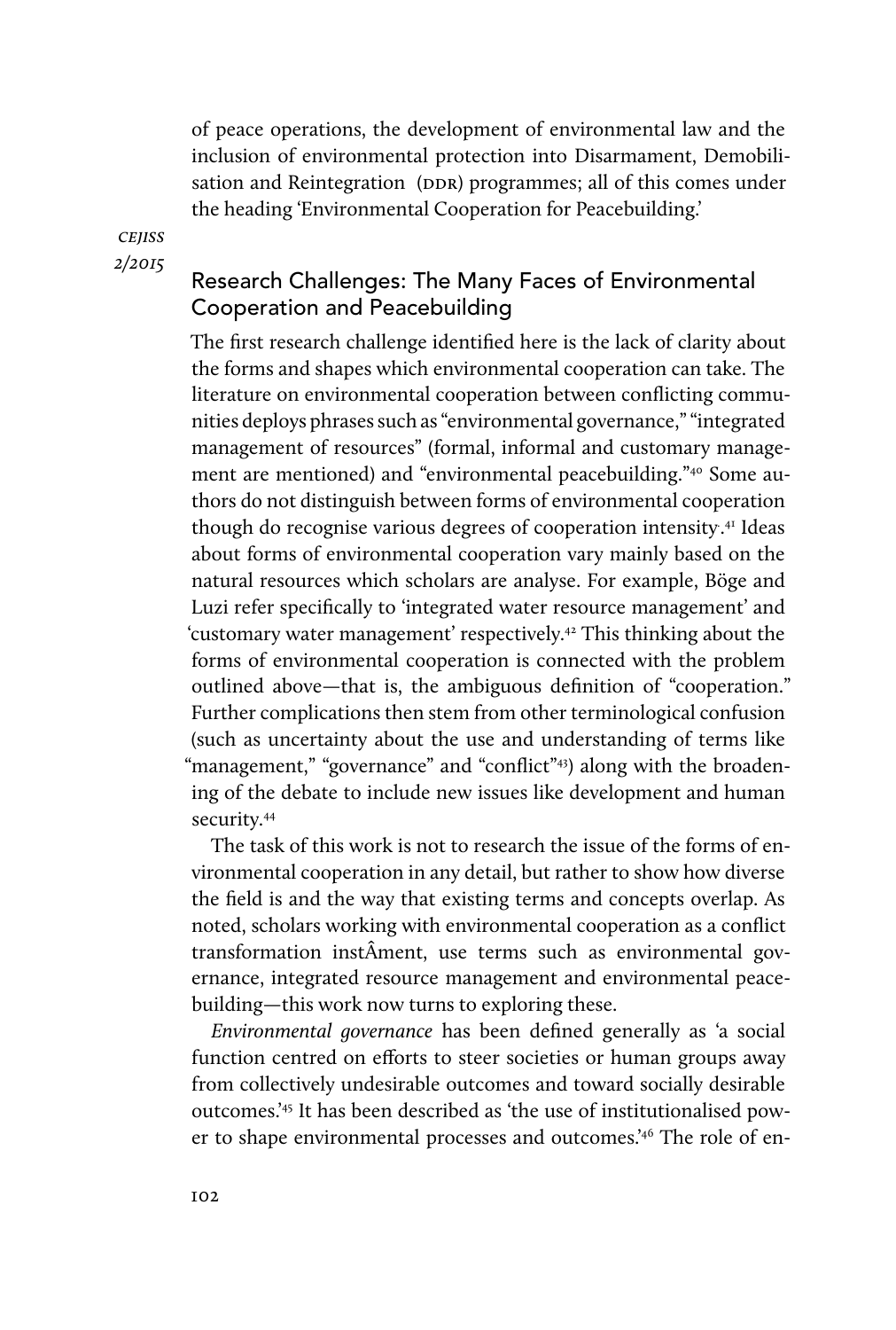vironmental governance is 'to regulate use and consequently set the framework for interactions between resource users.'47 It is applied at a global as well as a local level.<sup>48</sup> The Montreal and Kyoto Protocols are considered to be forms of environmental governance.

Resource management is understood as a process which includes physical and socio-economic approaches whose aim is to harmonise the supply and quality of natural resources with the demands of different users and the environment.<sup>49</sup> It is also explained as a process of collective understanding and action by which human communities and other social actors together manage natural resources and ecosystems, drawing from everyone´s unique strengths, vantage points and capacities.50 Resource management includes, for example, international and trans-boundary environmental regimes, trans-boundary nature peace parks, joint river commissions and the organisation of river basins. Resource management can be formal or informal; it may be based on customary law or cooperation between traditional authorities.<sup>51</sup>

Environmental peacebuilding has emerged as the most recent term in this context. Its users presume that international relations are not only relations among states, but relations among societies as well. They also believe that environmental cooperation has a catalytic function which can open effective peacebuilding channels and opportunities for dialogue, transform uncertainties and help overcome political tensions by building tÂst and creating cooperative connections through societies; this can make it possible to overcome stereotypes and help create shared norms.52 Environmental peacebuilding integrates resource management with the good governance of natural resources to enable conflict prevention, conflict resolution and post-conflict reconstÂction.53

What we find here are also different concepts of "environmental peacebuilding" itself. According to the first concept, the environment serves as one possible link between the conflicting parties in order to foster peace in an area of conflict. The alternative version presents the far more widely discussed idea that environmental conflicts can be resolved through the common management of natural resources. Distinction can be drawn by recalling that environmental conflict resolution is based on conflict theory, which holds that life in a society is characterised by conflict rather than consensus. Against this, the concept of environmental peacebuilding advances the liberal view that engaging in cooperation is the norm.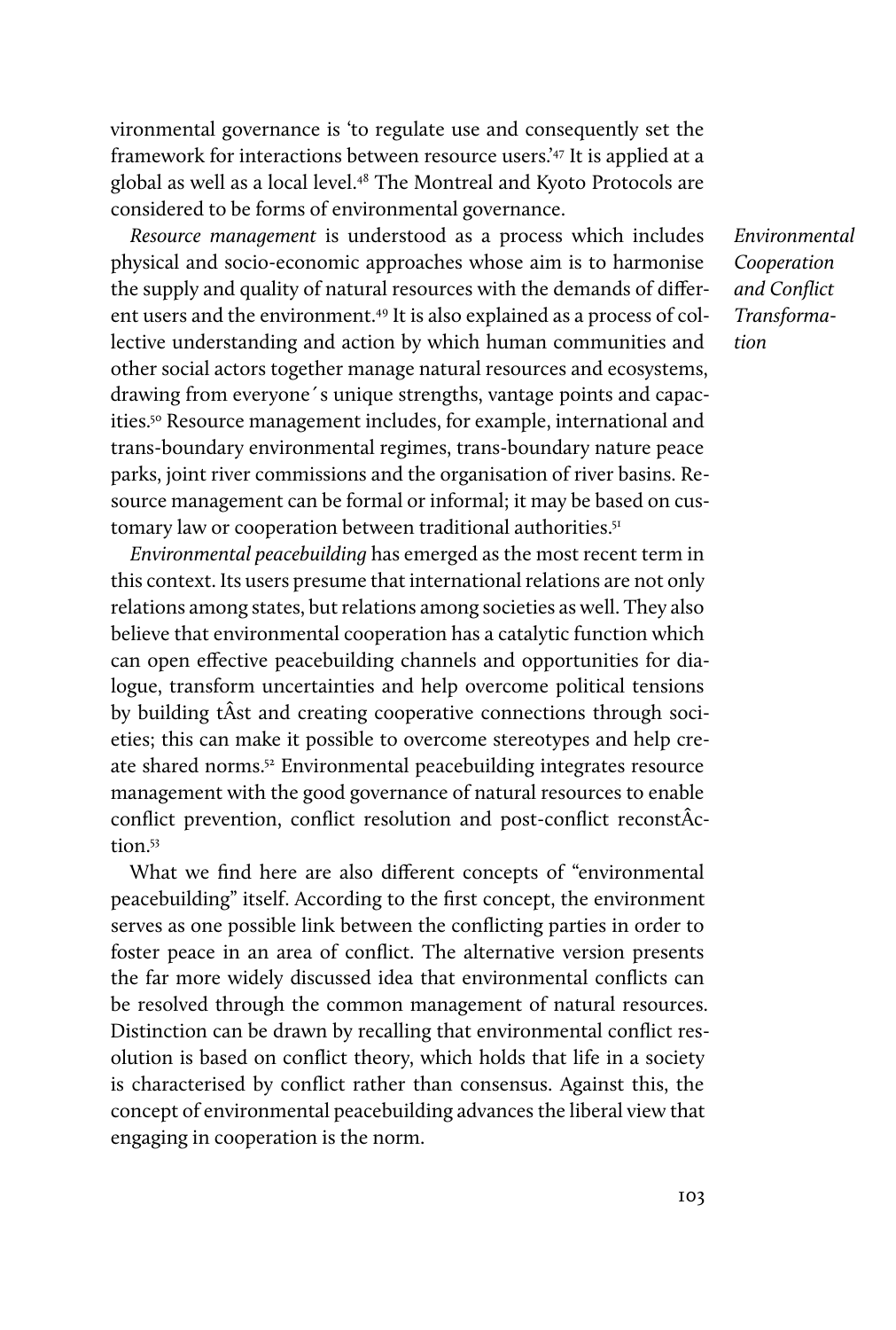## A comparison of these approaches is shown in this table:

| Environmental conflict resolution                                                                                                  | Environmental peacebuilding                                                                                                                                                                                                          |
|------------------------------------------------------------------------------------------------------------------------------------|--------------------------------------------------------------------------------------------------------------------------------------------------------------------------------------------------------------------------------------|
| Cause of conflict                                                                                                                  |                                                                                                                                                                                                                                      |
| Scarcity or abundance of natural resources                                                                                         | Non-environmental                                                                                                                                                                                                                    |
| Idea                                                                                                                               |                                                                                                                                                                                                                                      |
| Resolving environmental conflicts through the<br>common management of natural resources                                            | Resolving conflicts between adversaries<br>through cooperation on environmental<br>issues                                                                                                                                            |
| <b>Means</b>                                                                                                                       |                                                                                                                                                                                                                                      |
| Creating agreements on cooperative use and<br>management of resources; changing existing<br>laws on the use of resources and land. | Creating long-lasting bonds between<br>communities; fostering tÂst and confidence<br>through ongoing cooperation in common<br>projects; developing shared knowledge about<br>common environmental threats and possible<br>solutions. |

#### Table<sub>1</sub>:

Comparison of environmental conflict resolution (left) with environmental peacebuilding (right).

As seen via examples, the forms of environmental cooperation overlap. In many cases, they do not refer to technical instÂments, but to political issues which need to be contextualised within a particular setting.<sup>54</sup> Another problem stems from the fact that there are so many individual and case-specific types of environmental cooperation (e.g. peace parks, river commissions, organisations of river basins and platforms of ngos and environmental experts) and they have been used in such very different conflict situations that we cannot draw general conclusions or glean information about the lessons learned.

# The Conflict Stage When Environmental Cooperation is Used

The second research challenge lies in the uncertainty about the conflict stage when scholars and practitioners intend to apply this approach. Specifically, it is unclear whether environmental cooperation should be used when the conflict manifests and at an early stage of escalation in order to prevent violence from breaking out, or deployed later in the escalation to improve relationships damaged by violence. Alternatively, it could serve as a means of post-conflict reconstÂction and, at the same time, a way of preventing a return to the violence.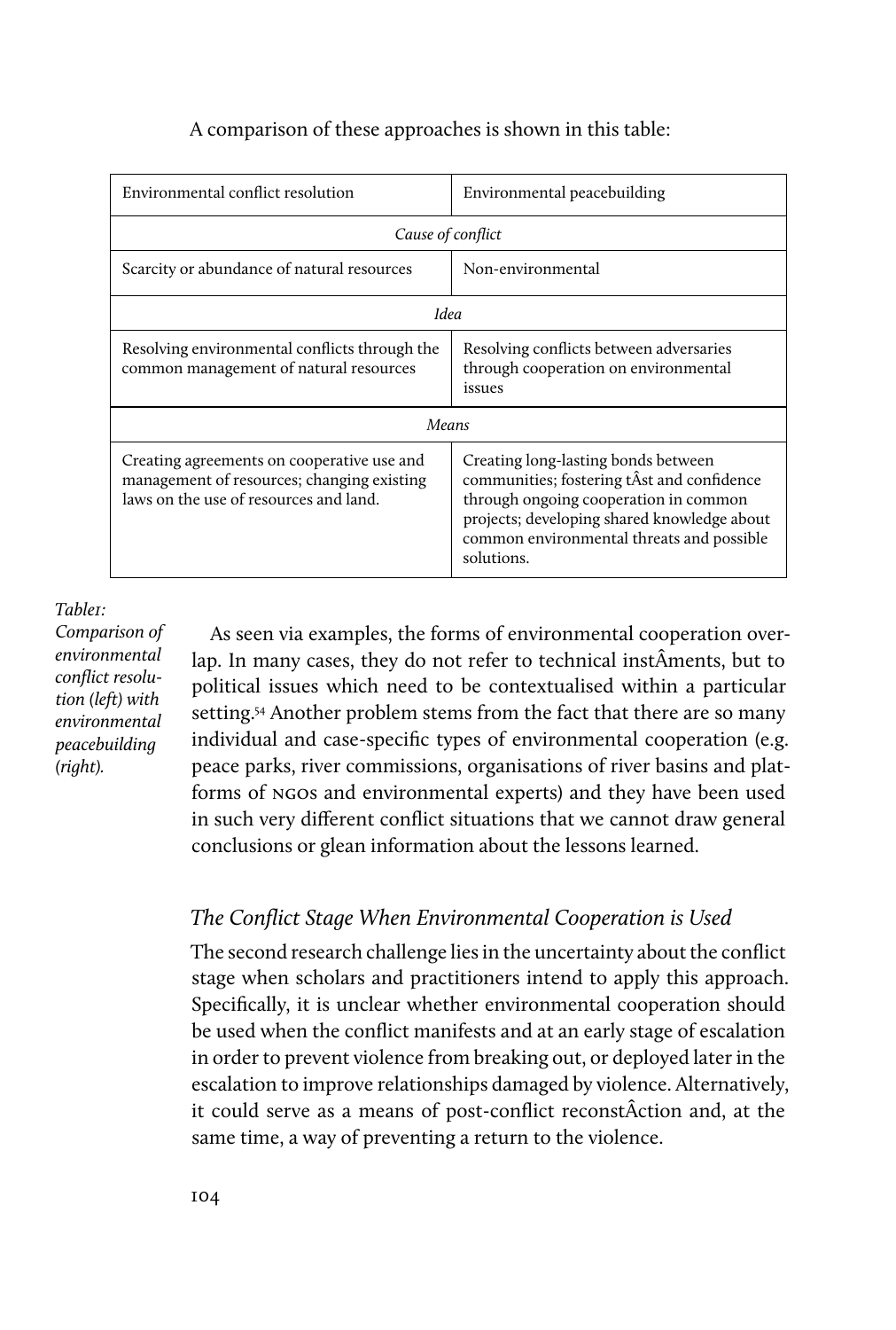Environmental issues first emerged on the conflict resolution agenda in connection with post-conflict reconstÂction. An important role in the debate was played by unep, which concluded in the first half of the 1990s from the lessons learned in Bosnia and Liberia that environmental degradation caused by military conflicts is a serious barrier to reconstÂction and sustainable peacebuilding in post-conflict areas. This conclusion was reached by scholars and practitioners alike. The World Bank's pilot programme 'Global Environmental Facility' was established on the back of this wave. The goal of the GEF was to connect post-conflict reconstÂction and sustainable development programmes with environmental issues. The concept was employed, for example, in the Israeli-Palestinian peace negotiations in the first half of the 1990s as well as in the peace negotiations between Ecuador and Pe $\hat{A}$  in 1998, the peace accord between Israel and Jordan in 1994 and the peace negotiations between North and South CypÂs. The experience with GEF led to the idea that environmental cooperation and resource management could be used to prevent conflicts.<sup>55</sup> This idea was also influenced by experiences with conflict diamonds in West Africa and illegal coltan mining in the DRC, where funds from the (usually illegal) trade in resources were used to finance military actions. Experts argued that in order to end the violence, it was necessary to cut off the financial resources of rebel movements and thus, in other words, stem the flow of diamonds (coltan). (This was later the goal of the so-called Kimberley Process.) To build a sustainable post-conflict barrier stopping the violence from returning, it was also necessary to reform the management and governance of natural resources.<sup>56</sup>

The debate over using environmental cooperation as a tool for conflict prevention and post-conflict reconstÂction also occurred among the scholars of water wars—i.e. violent conflicts over water.57 Water wars first emerged as a research issue in discussions about environmental scarcity, but it was only later, in connection with the resolution of water-induced conflicts, that attention was paid to water not as a cause of conflict but as a joint interest and catalytic agent.58 The next step came with the un's 2009 'Greening the Blue Helmets' programme, which sought to include environmental issues on the peacekeeping and peacebuilding operation agenda.59 At the same time, several reports appeared that argued in favour of including environmental protection and conservation within post-conflict programmes of demilitarisation, demobilisation and reintegration ( $DDR$ ).<sup>60</sup> A unique initiative of the

Šárka Waisová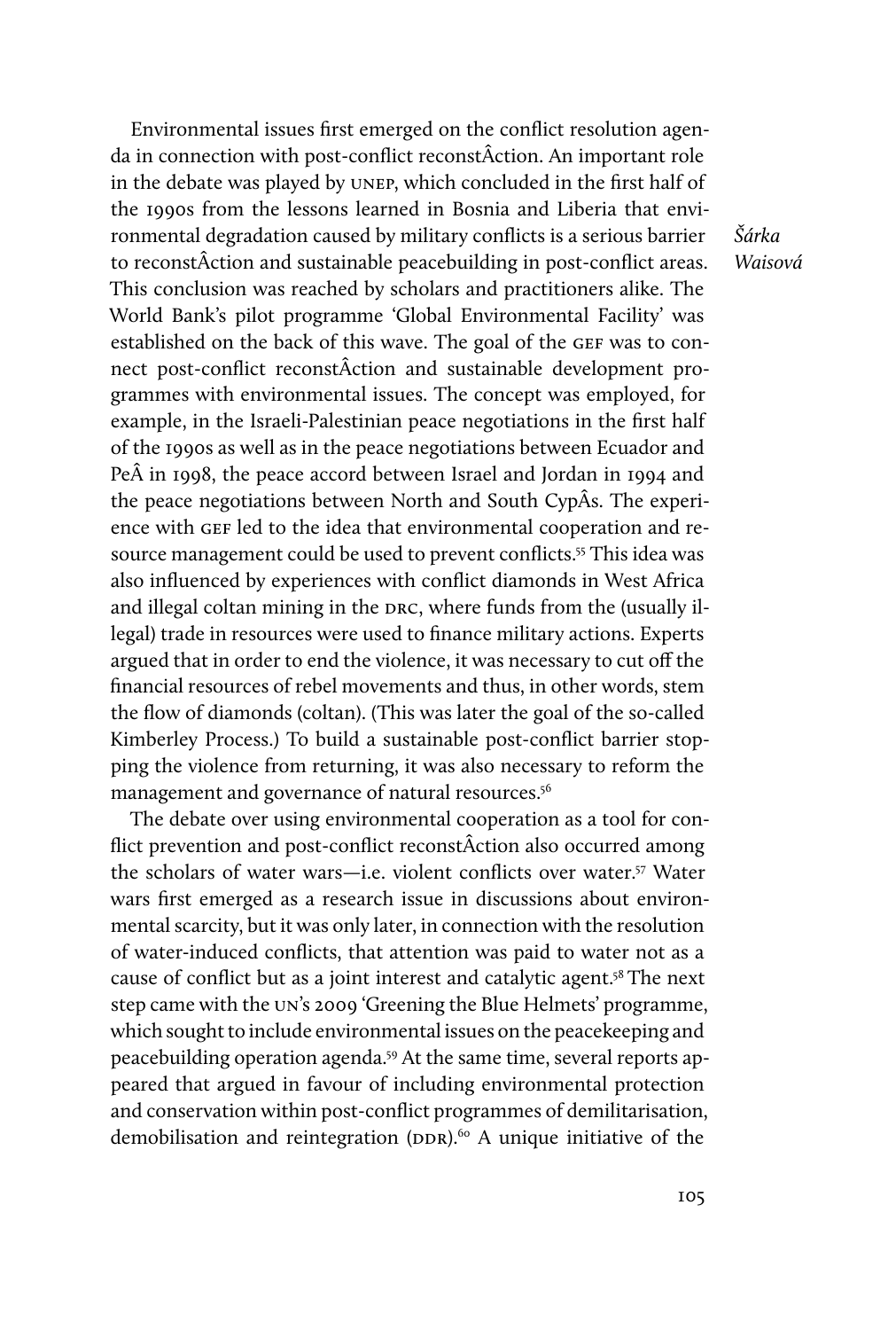last decade which is gaining more and more attention and popularity is the use of trans-boundary nature peace parks and reserves. Peace parks had been established in the past, but they were used as tools for post-conflict confidence-building and reconciliation between former adversaries (as in the cases of Pe and Ecuador, or Israel and Jordan, both referenced above) or for the protection of endangered species in areas of military conflict (see, for example, the details of the ViÂnga peace park on the borders between the DRC, Rwanda and Uganda<sup>61</sup>). Recent plans for peace parks see them as instÂments which should support cooperation and open the door to improvements in the relations between conflicting parties. Westing, for example, suggested establishing a peace park between North Korea and South Korea in the Demilitarised Zone;<sup>62</sup> conservationists and mountain-lovers have also recommended establishing a peace park on the Siachen Glacier in Kashmir, which is disputed territory between India and Pakistan.<sup>63</sup> Meanwhile the International Union for Conservation of Nature (iucn) has supported the opening of trans-boundary peace parks in disputed border areas in Africa,<sup>64</sup> and researchers and conservationists have proposed creating a marine peace park in disputed territories in the South China Sea.<sup>65</sup>

As shown, there are at least three projections of how environmental cooperation can be used as a tool for conflict transformation: these shift from the point of conflict prevention to post-conflict reconstÂction—that is, from applying environmental cooperation to prevent conflicts to its employment in post-conflict reconstÂction and to directly improve relations between parties in a violent conflict. Because each stage of a conflict requires a different approach, we cannot draw any conclusions about environmental cooperation as a general tool for conflict transformation.

## The Type of Conflict Where Environmental Cooperation is Used

Since the end of the 1980s, it has been clear that violent conflicts are predominantly of an interstate character. And, the latest research shows that violence often recurs with only a few countries tÂly in a "post-conflict" state. The rate of the onset of violence in countries with a history of conflict has been increasing since the 1960s and every civil war that began since 2003 occurred in a country where there had previously been a civil war.<sup>66</sup> In these recurring conflicts, causes usu-

**CEJISS** 2/2015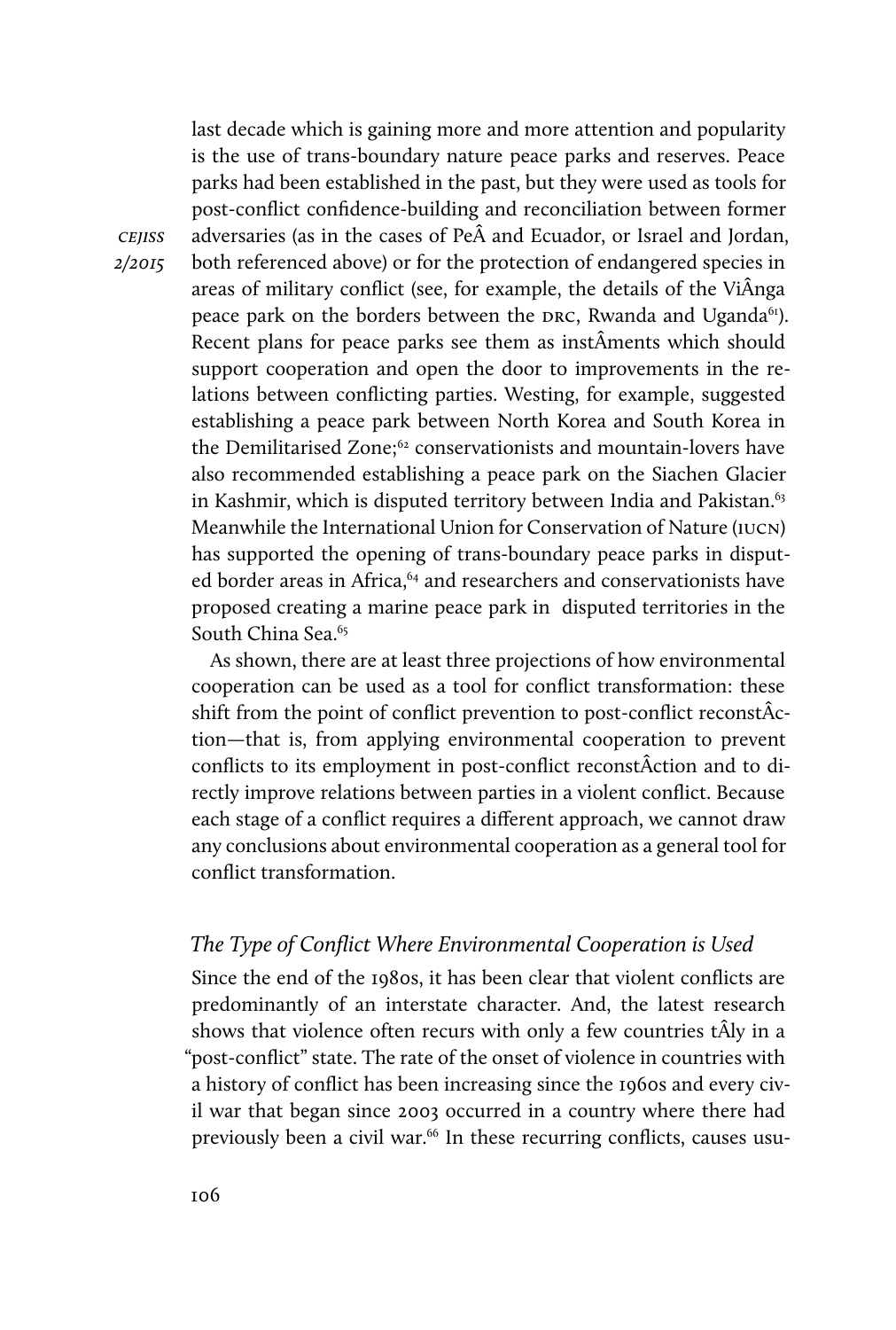ally accumulate. Scholars of environmental cooperation as a conflict transformation instÂment do not usually take these facts into consideration. In other words, most studies fail to distinguish between types of conflict. Many publications about the peacebuilding potential of environmental cooperation in conflict-affected areas concentrate on particular interstate or domestic conflicts, but do not deal with the cause of conflict—i.e. the issue of whether the cause, as an intervening variable, has any influence on the use and success of environmental cooperation as a conflict transformation instÂment.<sup>67</sup> For now, we do not know if there are any similarities or differences in environmental cooperation as a conflict transformation instÂment in interstate or intrastate disputes, or in religious, ethnic or environmentally-induced conflicts. It is also unclear if the cause of the conflict has any impact on the effects of using environmental cooperation as a conflict transformation instÂment.

Environmental Cooperation and Conflict Transformation

## The Agents of Environmental Cooperation in Conflict-Affected Areas

The last research challenge which this study is concerned with is the lack of knowledge about the agents engaged in environmental cooperation in conflict-affected areas. In real life, the actors engaged in environmental cooperation are very different and include development agencies, un agencies and un programmes, international and regional economic and development organisations, hybrid bodies, professional non-governmental organisations, non-governmental movements of environmental activists, foundations and individuals such as committed scholars and nature lovers.

Projects supporting trans-boundary environmental protection have been developed by iucn and unep since the 1980s with the support of governmental and non-governmental organisations and environmental experts. Since the 1990s, these projects have concentrated on conflict-affected areas. In 1993, Westing prepared a unep publication in cooperation with IUCN called Trans-frontier Reserves for Peace and Nature: A Contribution to Global Security, which argued in favour of trans-boundary environmental protection in areas of conflicts. Between 1998 and 2000, iucn drafted its 'State-of-the-art Review of Environment, Security and Development Cooperation' for OECD.<sup>68</sup> Since the beginning of the new millennium, terms such as "environ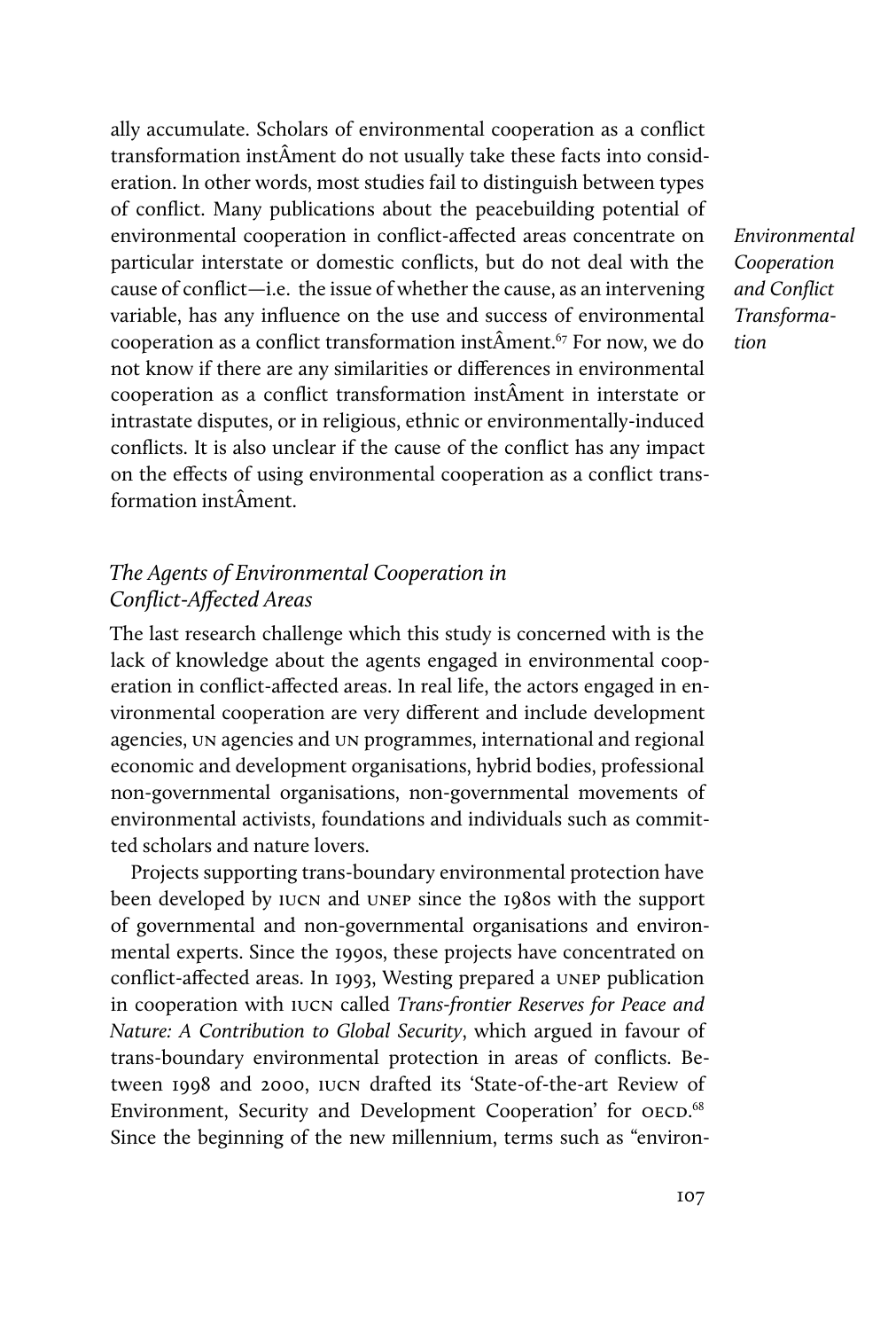mental confidence building" and "environmental peacebuilding" have appeared in the documents of osce, NATO and UNEP.<sup>69</sup> NGOS (such as International Tropical Timber Organization, World Wildlife Fund, McArthur Foundation, Hans Seidl Stiftung, Heinrich Böll Stiftung and Friends of the Earth Middle East) have organised a number of environmental projects in conflict-affected areas with the goal of building local peace. During the annual IUCN conference in 2008, a cooperative framework for establishing trans-boundary peace parks was created under the name of the Global Trans-boundary Conservation Network<sup>70</sup>

iucn consequently established the World Commission for Environmental Law while unep set up the Expert Advisory Group on Conflict and Peacebuilding.71 The penetration of the idea of environmental cooperation as a conflict transformation instÂment into the agenda of international organisations has significantly helped individual scholars such as Carius, Conca, Dabelko, Halle, Matthew and Westing, who have all collaborated with international organisations, prepared various reports and projects for international agencies and worked as advisors, managers and researchers in international environmental and development projects.72

As seen from this short introduction to the entities who are engaged in environmental cooperation and believe in its peacebuilding potential, there are a large number and variety of actors, which confuses and complicates all of the issues involved. We know only a little about how particular actors work, what influence they may have, what their motivations are and what the effects of their engagement are from a mid- or long-range perspective. Moreover, some studies have shown that some actors (for example, iucn) understand areas of protection to include not only places with a high level of biodiversity, but those rich in social interaction and social reproduction, and support for environmental cooperation and conservation is only one of many goals.73

## Conclusion:

## Lessons Learned, Key Questions and Next Steps

The approach I term environmental cooperation as a conflict transformation instÂment developed as a critical reaction to pessimistic visions of the relationship between the environment and conflict. Environmental cooperation, which has been embedded as a new method for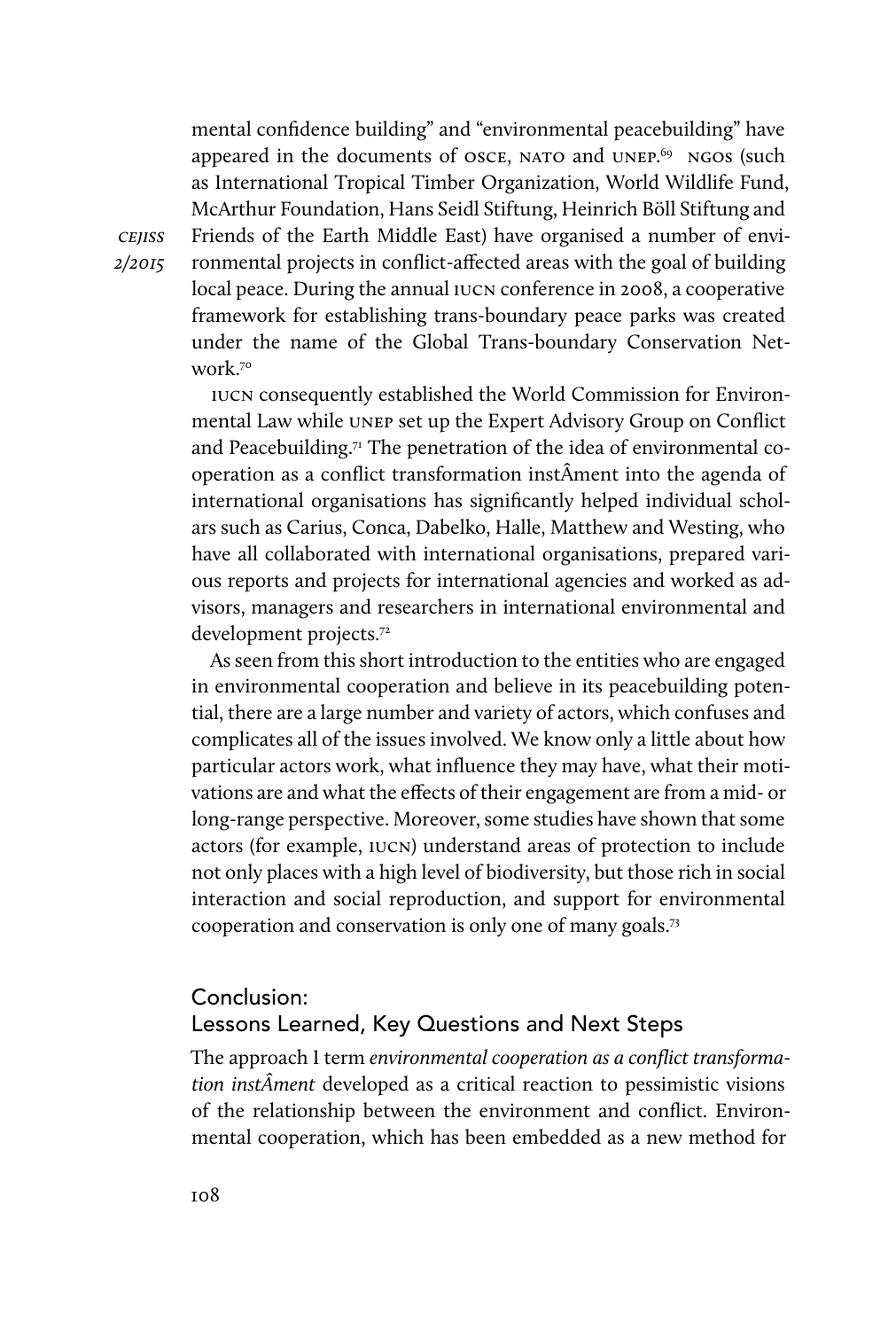addressing and transforming conflicts in the post-9/11 period, is an optimistic approach based on the belief that environmental cooperation is an independent variable that positively influences politics due to its strong peacebuilding potential. For more than a decade, these ideas have been spreading among conflict resolution scholars and environmentalists as well as those working in conflict-affected areas, but despite the enthusiasm for this approach, it remains underdeveloped conceptually.

Šárka Waisová

The seven problems and weaknesses associated with environmental cooperation's use as a conflict transformation instÂment, as discussed above, temper the optimism originally connected with the approach. It seems that the transformative peacebuilding potential of environmental cooperation is unclear and that scholars and others cite events postulated in the future as empirical evidence. A number of studies demonstrate that environmental cooperation may exist between conflicting communities, but it is not clear how all this fits together—i.e. how the peacebuilding potential of environmental cooperation works, how this can be systematically verified, how particular agents of environmental cooperation work in conflict-affected areas, if there exists a relationship between the forms and shapes and intensity of environmental cooperation and its peacebuilding potential and if there are any negative effects of environmental cooperation in conflict-affected areas. In other words, existing studies in the field come up against fairly elementary problems in terms of theory constÂction, the methodology used and empirical testing.

My pessimism about the use of environmental cooperation as a conflict transformation instÂment is compounded by the fact that the peace parks and other environmental cooperation projects in conflict-affected areas are in many places rather theoretical. In many of the model cases often mentioned (for example, the Korean Peninsula, the Israeli-Palestinian cooperation over water and the Indo-Pakistani cooperation about the Siachen Glacier and in the Sir Creek wetlands), there is no clear and unequivocal evidence of the transformative peacebuilding impact of environmental cooperation.

Given the problems shown above, I would conclude that the approach of using environmental cooperation to transform conflicts may be a normative ideal and, as such, universally applicable. But it is clear that its application and success greatly depend on the specific case; generalisation is not possible – at least for the near future – and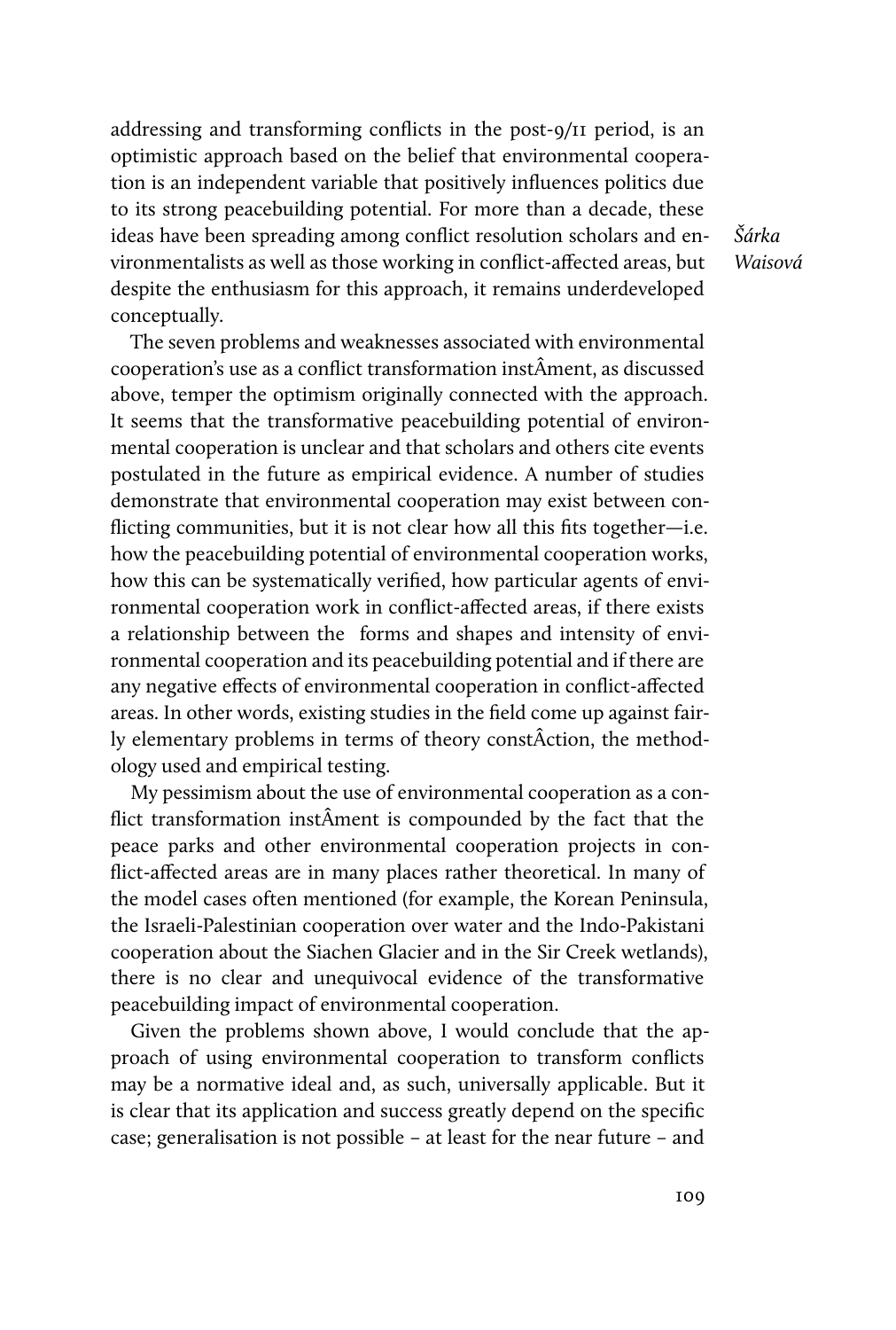proposing a single model of environmental cooperation as a conflict transformation instÂment would be too simplistic. In order to think further about this approach and move forward with its use, we need to see major improvements in the theory's constÂction and methodology as well as systematic data collection providing valid and reliable data and the analysis of empirical evidence.

cejiss 2/2015

> Though it is necessary to combat all these theoretical and methodological problems, I perceive some of these issues as far more important than others. Key points are the impact of particular agents and of the type of conflict, the intensity of violence and other separate variables (notably political and economic factors) and the nature and functioning of any spill-over between environmental cooperation and political dialogue if this exists. Knowing more about all of these points may help to convert the normative ideal of environmental cooperation as a conflict transformation instÂment into a working system.

> > $\tilde{c}$

šárka waisová is afliated to the Department of Political Science and International Relations at the Faculty of Philosophy, University of West Bohemia (Pilsen) and may be reached at sarka.waisova@kap.zcu.cz

The author would like to note that this article is the outcome of a project "Environmental cooperation in conflict-prone areas: conditions and possibilities" (sgs-2014-011) supported by the University of West Bohemia.

## **Notes**

- 1 Chester A. Crocker (2011), 'Thoughts on the Conflict Management Field after 20 Years,' International Negotiations, 16, p. 5.
- 2 See, for example, Guenter Baechler and Kurt R. Spillmann, (eds.) (1995), 'Environmental Crisis: Regional Conflicts and Ways of Cooperation,' css Environment and Conflict Project Series 14(1), Center for Security Studies, Zurich, Switzerland; Nils Petter Gleditsch (1998), 'Armed Conflict and The Environment: A Critique of the Literature,' Journal of Conflict Resolution 35 (3), pp. 381-400; and OECD (2000), 'State-of-the-Art Review of Environment, Security and Development Cooperation,' working paper, FebÂary, prepared on behalf of the OECD DAC.
- 3 Achim Maas, Alexander Carius, and Anja Wittich (2013), 'From Conflict to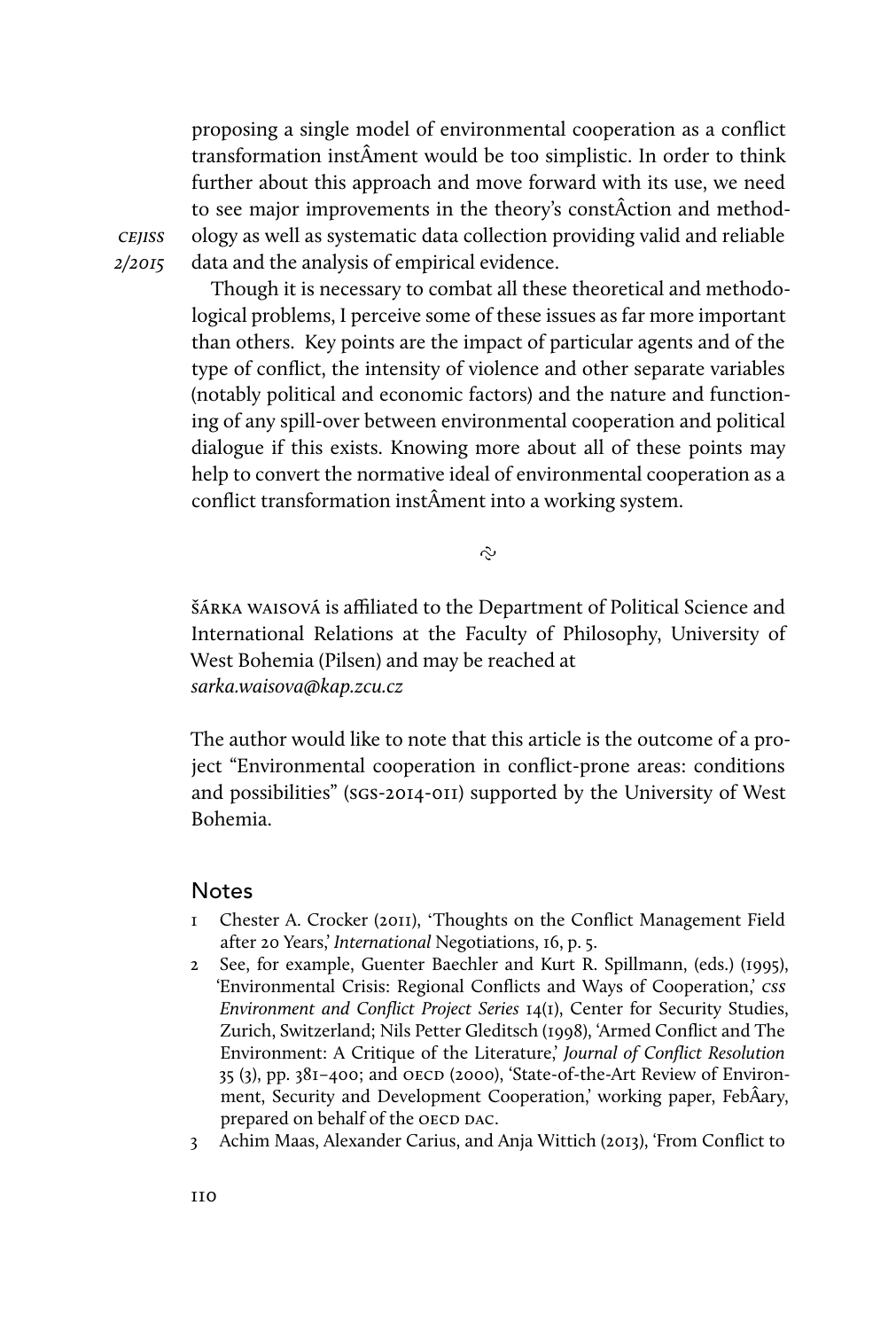Cooperation? Environmental Cooperation as a Tool for Peacebuilding,' in R. Floyd and R. A. Matthews (eds.), Environmental Security: Approaches and Issues, New York: Routledge, pp. 102–120.

- 4 Carius, Maas and Wittich (2013); Gleditsch (1998); OECD (2000).
- 5 Harrison Brown (1954),'The Challenge of Man´s Future,' Engineering and Science FebÂary, pp. 16–36.
- 6 Richard H. Ullman (1983), 'Redefining Security,' International Security, 8(1), pp. 129–153.
- 7 See, for example, Thomas F. Homer-Dixon (1991),'On the Threshold: Environmental Changes as Causes of Acute Conflict,' International Security 16 (2), pp. 76–116; Thomas F. Homer-Dixon (1994), 'Environmental Scarcities and Violent Conflict,' International Security 19(1), pp. 5–40; Peter Gleick (1991), 'Environment and Security: The Clear Connections,' Bulletin of the Atomic Scientists 47(3), pp. 16–21; Peter Gleick (1994), 'Water, War, and Peace in the Middle East,' *Environment* 36(3), pp. 6–24.
- 8 For example, Baechler and Spillmann (1995); Homer-Dixon (1991, 1994).
- 9 Paul Collier and Anke Hoeffler (1998), 'On the Economic Causes of War,' Oxford Economic Papers 50(4), pp. 563–573.
- 10 See, for example, Ruben de Koning (2008), 'Resource-Conflict Links in Sierra Leone and the Democratic Republic of the Congo,' sipri Insights on Peace and Security 2, pp. 1–18.
- 11 Paul Collier and Anke Hoeffler (2004), 'Greed and Grievance in Civil War,' Oxford Economic Papers 56(4), pp. 563–595.
- 12 Baechler and Spillmann (1995); Lothar Brock (1991), 'Peace through Parks: The Environment on the Peace Research Agenda,' Journal of Peace Research 24(7), pp. 407–423; Ken Conca and Geoffrey D. Dabelko, (eds.) (2002), Environmental Peacemaking, Washington, DC: Woodrow Wilson International Center for Scholars; Geoffrey D. Dabelko (2006), 'From Threat to Opportunity: Exploiting Environmental Pathways to Peace,' paper prepared for the Environment, Peace and the Dialogue Among Civilizations and Cultures conference, 09-10 May, Tehran, Iran; Daniel Deudney (1997), 'The Limits of Environmental Security,' in S. Kamieniecki, G. A. Gonzalez and R. O. Vos (eds.), Flashpoints in Environmental Policymaking: Controversies in Achieving Sustainability, Albany: State University of New York Press, pp. 281–310; Richard A. Matthew and Ted Gaulin (2001), 'Conflict or Cooperation? The Social and Political Impacts of Resource Scarcity on Small Island States,' Global Environmental Politics 1(2), pp. 48–70; Siri Aas Rustad, Paivi Lujala and Philippe Le Billon (2012), 'Building or Spoiling Peace? Lessons from the Management of High-value Natural Resources,' in P. Lujala and S. A. Rustad (eds.), High-Value Natural Resources and Peacebuilding, London: Earthscan, pp. 572–621.
- 13 Brock (1991); Dabelko (2006); Peter Haas (1990), 'Introduction: Epistemic Communities and International Policy Coordination,' International Organisation 46(1), pp. 1–35; cw. Sadoff and David Grey (2002), 'Beyond the River: Benefits of Cooperation on International Rivers,' Water Policy 4 (2002), pp. 389–403.
- 14 David Phillips et al. (2006), 'Transboundary Water Cooperation as a Tool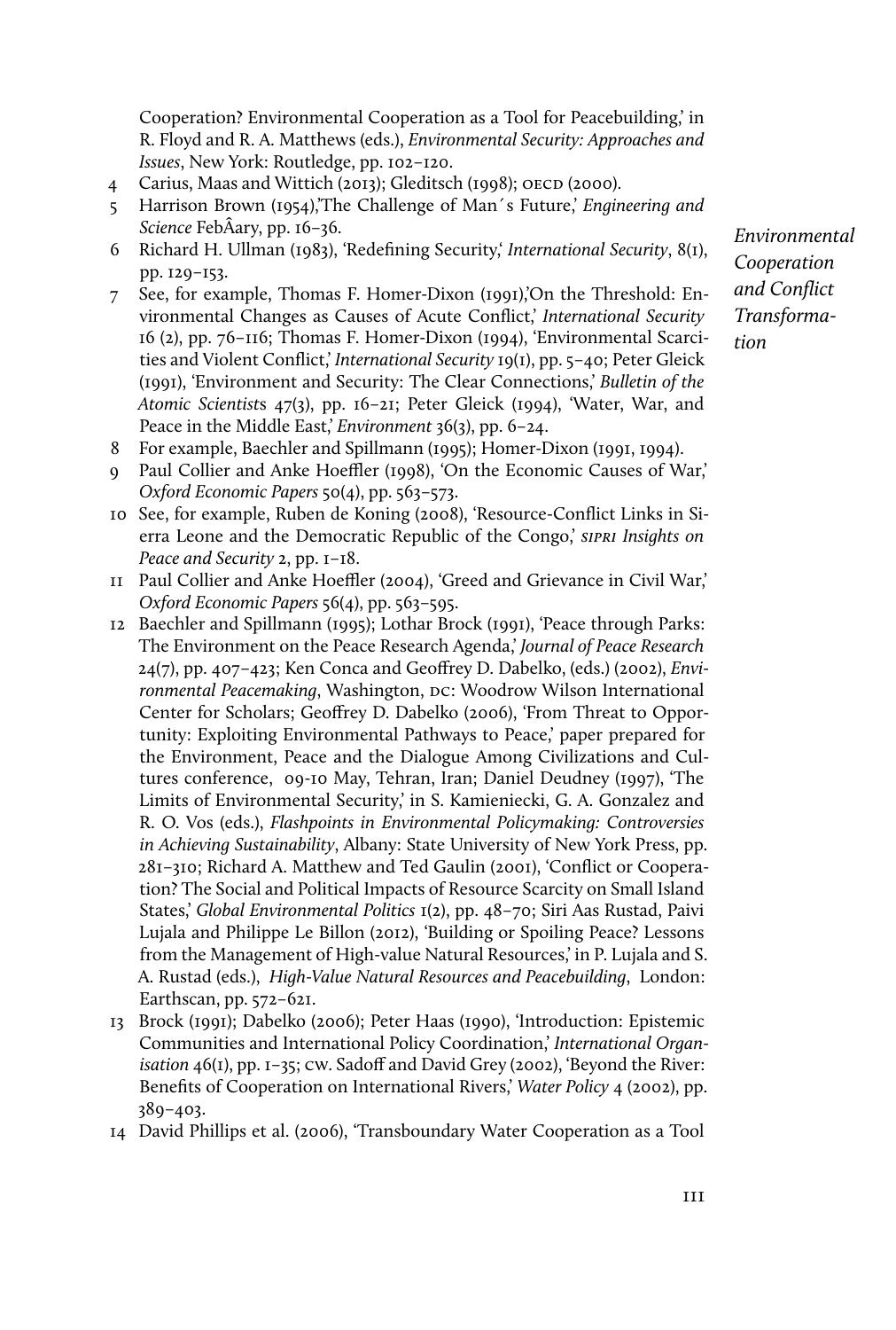for Conflict Prevention and Benefit Sharing,' Global Development Studies 4, Ministry for Foreign Affairs, Stockholm, Sweden; Sadoff and Grey (2002).

- 15 Aaron T. Wolf (1997), 'International Water Conflict Resolution: Lessons from Comparative Analysis,' Water Resource Development 13(3), pp. 333–365.
- 16 See, for example, Conca and Dabelko (2002); Richard Matthew, Jason Switzer and Mark Halle, (2002), 'Introduction,' in R. Matthew, M. Halle and

**CEJISS** 2/2015

- J. Switzer (eds.), Conserving the Peace: Resources, Livelihoods and Security, Winnipeg: International Institute for Sustainable Development and iucn, pp. 1–28.
- 17 envsec (n.d.), 'envsec in the South Caucasus: An Overview of Projects,' osce and envsec Initiative, available at: <http://www.envsec.org/publications/ envseccaucasus2012.pdf> (accessed 13 December 2014); unep (2009), From Conflict to Peacebuilding – the Role of Natural Resources and the Environment, Nairobi: United Nation Environmental Programme.
- 18 osce (2012), 'osce Guide on Non-Military Confidence-Building Measures,' available at: <http://www.osce.org/cpc/91082> (accessed 10 December  $2.014$ ).
- 19 Exceptions are Thomas Bernauer et al. (2012), 'Water-Related Intrastate Conflict and Cooperation (WARICC): A New Event Dataset,' International Interactions 38(4), pp. 529-545; Samuel Luzi (2007), 'International River Basins: Management and Conflict Perspective,' css Environment and Conflict Transformation Series 63, Center for Security Studies, Zurich, Switzerland, pp. 1–8.
- 20 Conca and Dabelko (2002); Matthew, Halle and Switzer (2002).
- 21 For example Salim H. Ali (2005), 'Siachen…Ecological Peace between India and Pakistan,' Sanctuary Asia 25(1), pp. 76–77; Salim H. Ali (ed.) (2007), Peace Parks: Conservation and Conflict Resolution, Cambridge and London: MIT Press:

Arthur H. Westing (2010), 'The Korean Demilitarized Zone (DMZ) as a Bridge between the Two Koreas,' in participant papers from ICD conferences, available at: <http://www.culturaldiplomacy.org/academy/index. php?Participants-Papers-A-World-Without-Walls> (accessed 12 December 2014); Arthur H. Westing (2001), 'A Korean DMZ Park for Peace and Nature: Towards a Code of Conduct,' in K. Chae-Han (ed.) The Korean DMZ Reverting beyond Division, Seoul: Sowha, pp. 157–191.

- 22 Philipe Le Billon (2009), 'Natural Resource Types and Conflict Termination Initiatives,' Colombia Internacional 70(4), pp. 9-34; Paivi Lujala (2003), 'Classification of Natural Resources,' paper prepared for presentation at the ecpr Joint Session of Workshops, Edinburgh; Rustad, Lujala and Le Billon (2012); Jennifer Wallace and Ken Conca (2012), 'Peace through Sustainable Forest Management in Asia: The USAID Forest Conflict Initiative,' in P. Lujala and S. A. Rustad (eds.), High-Value Natural Resources and Peacebuilding,, London: Earthscan, pp. 503–528.
- 23 Gleditsch (1998); Stephan Libiszewski (1991), 'What is Environmental Cooperation?' encop Occasional Paper 1, Center for Security Studies, Zurich, Switzerland.
- 24 See, for example, Brendan Bromwich (2014), Relationships and Resources.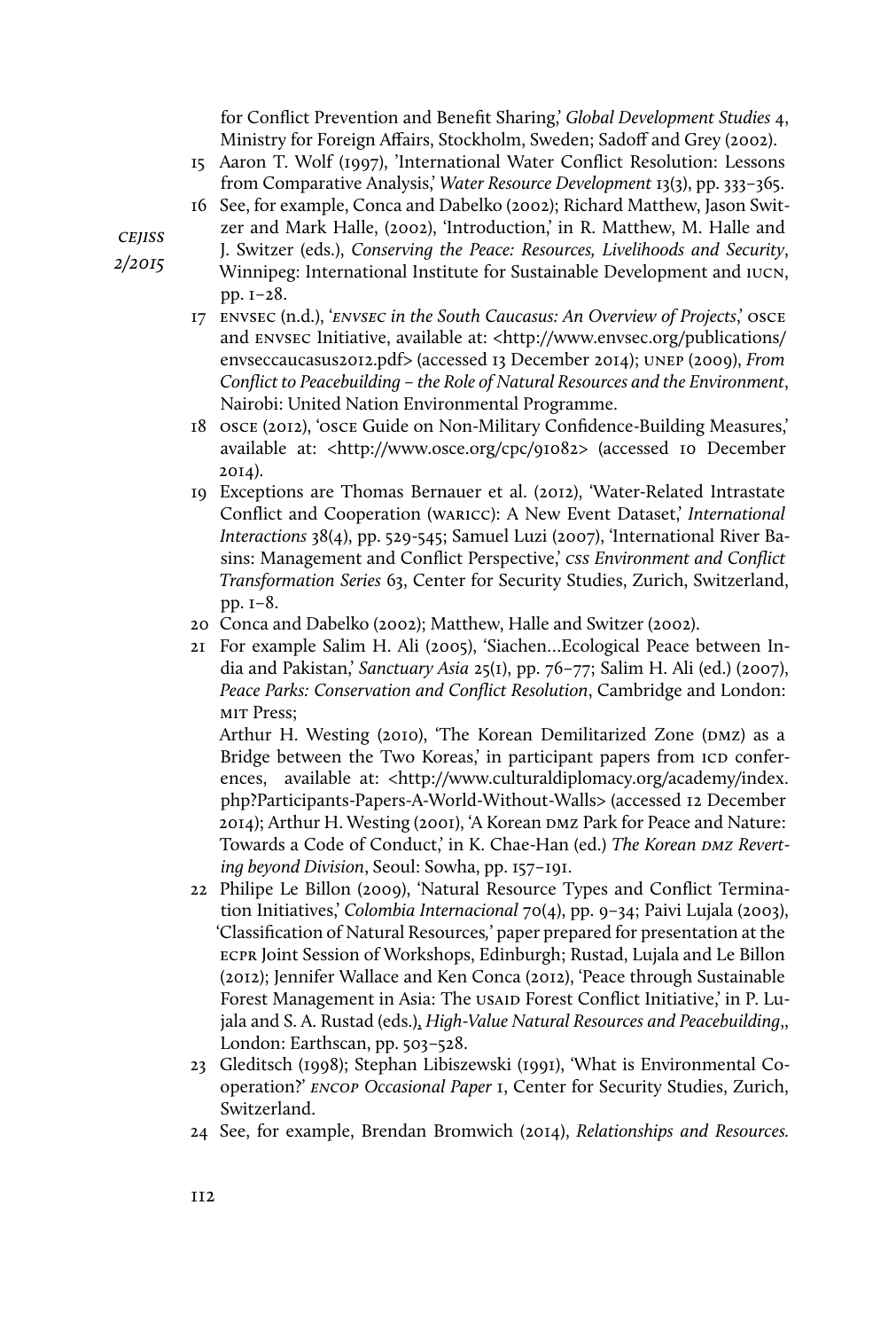Environmental Governance for Peacebuilding and Resident Livelihoods in Sudan, Nairobi: UNEP.

- 25 Robert Axelrod (1984), The Evolution of Cooperation, New York: Basic Books; R. Axelrod and Robert O. Keohane (1985), 'Achieving Cooperation under Anarchy: Strategies and Institutions,' World Politics 38(1), pp. 226– 254; Robert O. Keohane (1984), After Hegemony: Cooperation and Discord in the World Political Economy, Princeton: Princeton University Press; and Kenneth A. Oye (1985), 'Explaining Cooperation under Anarchy. Hypotheses and Strategies,' World Politics 38(1), pp. 1–24.
- 26 See, for example, Garrett Hardin (1968), 'The Tragedy of Commons,' Science 162, pp. 1243–1248 and Oran Young (2009), 'Governance for Sustainable Development in a Word of Rising Interdependencies,' in M. A. Delmas and O. R. Young (eds.), Governance for the Environment. New Perspectives, Cambridge: Cambridge University Press, pp. 12–40.
- 27 See Matthew, Halle and Switzer (2002), who analyse the environmental cooperation between conflicting communities in Pakistan, Indonesia, Rwanda and Nicaragua.
- 28 See Conca and Dabelko (2002).
- 29 See.for example, Alexander Carius (2007), 'Environmental Peacebuilding. Environmental Cooperation as an InstÂment of Crisis Prevention and Peacebuilding: Conditions for Success and Constraints,' a study commissioned by the German Federal Ministry for Economic Cooperation and Development (DMZ), Adelphi Consult GmbH, Berlin, Germany: West and Brockington.
- 30 Gleditsch (1998); Robert Inglehart (1997), Modernization and Postmodernization. Cultural, Economic and Political Change in 42 Societies, Princeton: Princeton University Press; Naho MiÂmachi and J. A. Allan (2007), 'Revisiting Transboundary Water Governance: Power, Conflict, Cooperation and the Political Economy,' paper presented at the International Conference of Adaptive and Integrated Water Management, 12-15 November, Basel, Switzerland; Wolf et al (2005).
- 31 Rodger A. Payne (1998), 'The Limits and Promise of Environmental Conflict Prevention: the Case of the GEF,' Journal of Peace Research 35(3), pp. 363– 380 and Alain Lafontaine (2006), Mid-term Assessment of the Partnership Developed through the Environment and Security Initiative, Canada: CIDA.
- 32 Lafontaine (2006).
- 33 See Gleditsch (1998); Robert Jarrett (2003), 'The Environment: Collateral Victim and Tool of War,' BioScience 53(9), pp. 880–882.
- 34 Thor Hanson et al. (2008), 'Warfare in Biodiversity Hotspots,' Conservation Biology 23(3), pp. 578–587.
- 35 Ibid. See also Martin et al. (2011).
- 36 Richard Milburn (2012), 'Mainstreaming the Environment into Postwar Recovery: the Case for "Ecological Development,"' International Affaires 88(5), pp. 1083-1100.
- 37 unep (2013).
- 38 Hanson et al. (2008), p. 586.
- 39 unep (n.d.b.) 'Environment and Peacebuilding. United Nations Environ-

Šárka Waisová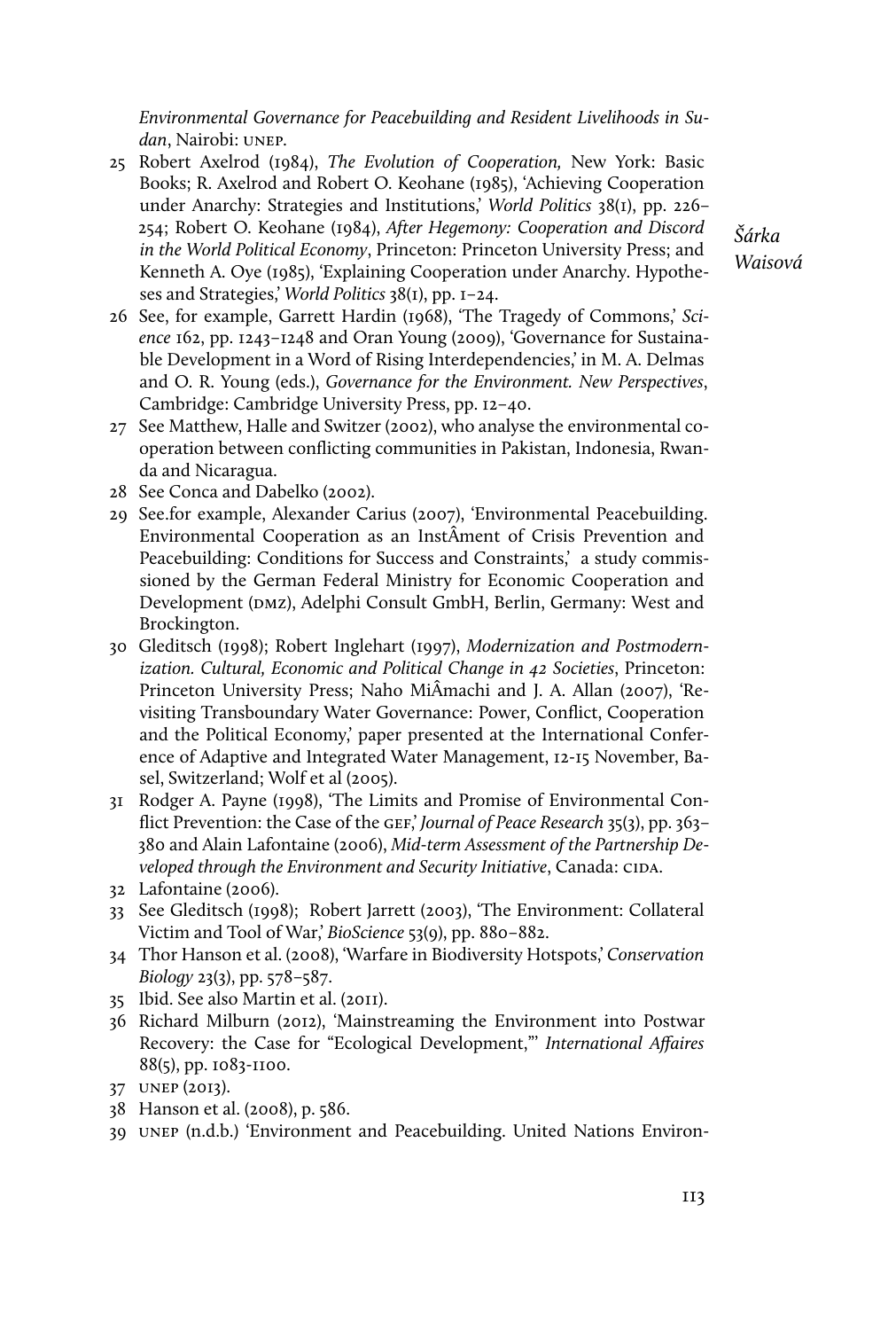mental Programme,' available at: <http://www.unep.org/disastersandconflicts/Introduction/EnvironmentalCooperationforPeacebuilding/ EnvironmentandPeacebuilding/tabid/54579/Default.aspx> (accessed 10 December 2014).

40 Volker Böge (2006), Water Governance in Southern Africa – Cooperation and Conflict Prevention in Transboundary Basins, Bonn: International Center for

**CEJISS** 2/2015

- Conversion; Bromwich (2014); Conca and Dabelko (2002); Maria Carmen Lemos and AaÂn Agrawal (2009), 'Environmental Governance and Political Science,' in M. A. Delmas and O. R. Young (eds.), Governance for the Environment. New Perspectives, Cambridge: Cambridge University Press; Luzi (2007), pp. 69–97.
	- 41 See, for example, Bernauer et al. (2012); Dorothy C. Zbicz (1999), 'Transboundary Cooperation between International adjoining Protected Areas.' in D. Harmon (ed.), On the Frontiers of Conservation, Hancock, Michigan: George Wright Society, pp. 199–204; Dorothy C. Zbicz and Mark Green (1997), 'Status of the World's Transfrontier Protected Areas,' Transboundary Protected Areas as a Vehicle for International Cooperation, proceedings of the Parks for Peace Conference, 16-18 September, Somerset West, South Africa.
	- 42 Böge (2006); Luzi (2007).
	- 43 Luzi (2007).
	- 44 For more information, see the works listed above and, for example, Dennis Tänzler, Geoffrey. D. Dabelko and Alexander Carius (2004), Environmental Cooperation and Conflict Prevention at the World Summit on Sustainable Development, Berlin: Adelphi Research.
	- 45 Young (2009), p.6.
	- 46 Lemos and Agrawal (2009), p. 71.
	- 47 Bromwich (2014), p. 12.
	- 48 See, for example, Magali A. Delmas and Oran R. Young (eds.) (2009), Governance for the Environment. New Perspectives, Cambridge: Cambridge University Press.
	- 49 Luzi (2007).
	- 50 Grazia Borrini-Feyerabend et al. (2007), Co-management of Natural Resources. Organising, Negotiating and Learning-by-Doing, Heidelberg: Kasparek Verlag.
	- 51 Böge (2006), p. 31.
	- 52 Conca and Dabelko (2002); unep (n.d.b), 'Environment and Peacebuilding. United Nations Environmental Programme,' available at: <http:// www.unep.org/disastersandconflicts/Introduction/EnvironmentalCooperationforPeacebuilding/EnvironmentandPeacebuilding/tabid/54579/Default.aspx> (accessed 10 December 2014).
	- 53 Ken Conca (2002), 'The Case for Environmental Peacemaking,' in K. Conca and G. D. Dabelko(eds.), *Environmental Peacemaking*, Washington, DC: Woodrow Wilson International Center for Scholars, p. 9.
	- 54 Böge (2006), p.9; for more information, see Benjamin Pohl et al, (2014), The Rise of Hydro-diplomacy. Strengthening Foreign policy for Transboundary Waters, Berlin: Adelphi, p. 14.
	- 55 For more information, see 'What is gef' (n.d.), available at: <https://www.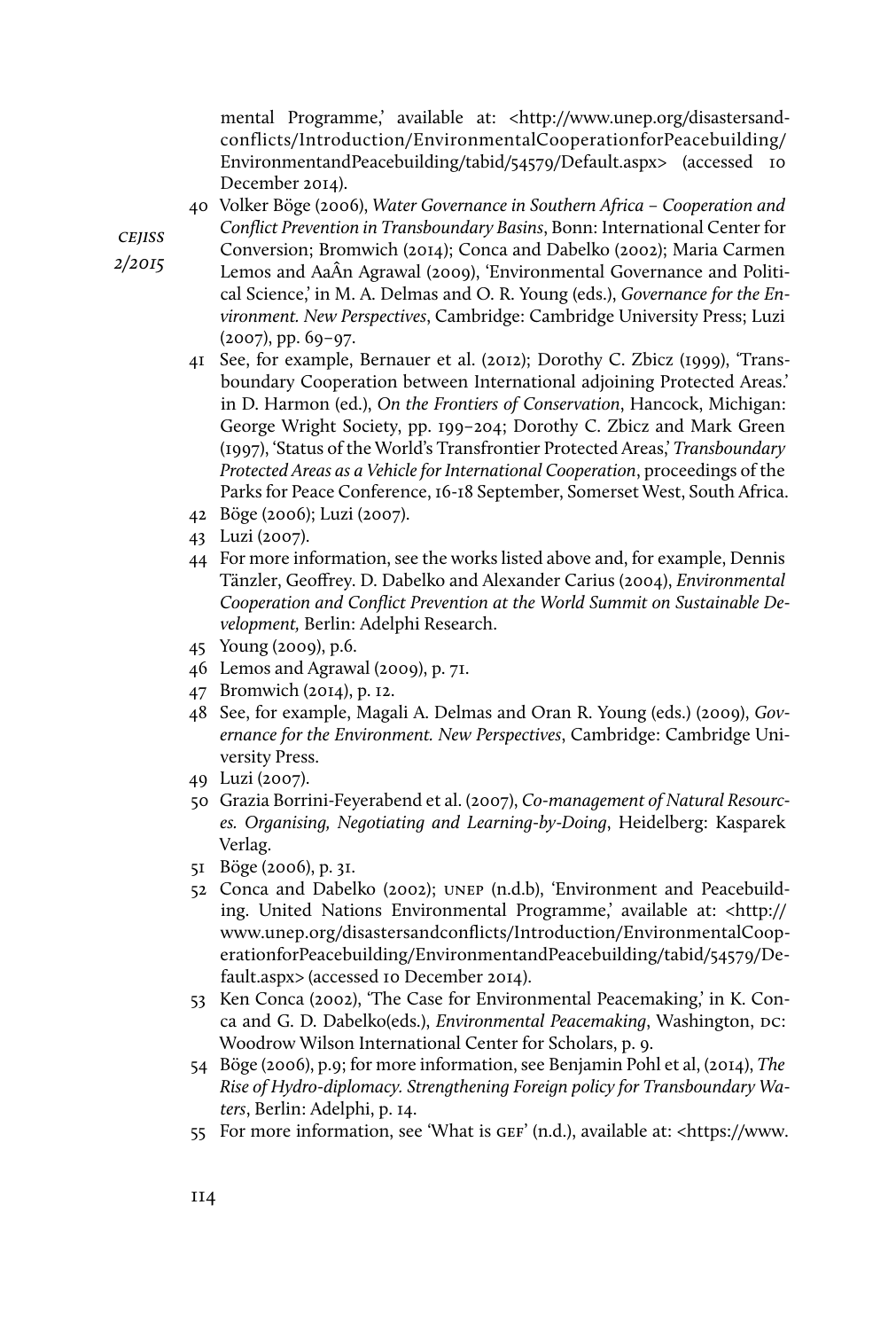thegef.org/gef/whatisgef> (accessed 12 December 2014); Payne (1998).

- 56 See the examples provided by de Koning (2008) and Rustad, Lujala and Le Billon (2012).
- 57 See Gleick (1991, 1994); Wolf (1997).
- 58 Böge (2006); Luzi (2007); Aaron T. Wolf et al. (2005), Managing Water Conflict and Cooperation. State of the World 2005: Redefining Global Security, Washington, pc: Worldwatch Institute; Anika Kramer (2008), Regional Water Cooperation and Peacebuilding in the Middle East, BÂssels: Adelphi Research, Initiative for Peacebuilding.
- 59 un Peacekeeping (n.d.), 'Conflict and Resources,' available at: <http://www. un.org/en/peacekeeping/issues/environment/resources.shtml> (accessed 12 December 2014); unep (2012), Greening the Blue Helmets. Environment, Natural Resources and un Peacekeeping Operations. Nairobi: United Nation Environmental Programme.
- 60 unep (2013), Governance for Peace over Natural Resources: A Review of Transition in Environmental Governance across Africa as a Resource for Peacebuilding and Environmental Management in Sudan, Nairobi: United Nation Environmental Programme.
- 61 José Kalpers and Annette Lanjouw (1997), 'Potential for the Creation of a Peace Park in ViÂnga Volcano Region,' parks 7(3), pp. 25–35; Adrina Martin et al. (2011), 'Understanding the Co-existence of Conflict and Cooperation: Transboundary Ecosystem Management in the ViÂnga Massif,' Journal of Peace Research 48(5), pp. 621–635.
- 62 Westing (2001, 2010).
- 63 Ali (2005); Salim H. Ali (2004), 'The K-2-Siachen Peace Park. Moving from Concept to Reality,' paper presented at the International Environmental Security Conference, 11 May, the Hague, Netherlands.
- 64 Thomas C. Dillon and Eric D. Wikramanayake (1997), 'Parks, Peace and Progress: a FoÂm for Transboundary Conservation in Indochina,' parks 7 (3), pp. 36–51; John Hanks (1997), 'Protected Areas during and after Conflict: The Objectives and Activities of the Peace Parks Foundation,' PARKS 7(3), pp. 11–24; Kalpers and Lanjouw (1997); Zbicz and Green (1997).
- 65 John W. Mcmanus, Kwang-Tsao Shao, and Szu-Yin Lin (2010), 'Toward Establishing a Spratley Islands International Marine Peace Park: Ecological Importance and Supportive Collaboration Activities with an Emphasis on the Role of Taiwan,' Ocean Development and International Law 41, pp. 270–280.
- 66 World Bank (2011), Conflict, Security and Development. Washington, DC: World Bank, pp. 3 and 58.
- 67 See Ali (2007); Conca and Dabelko (2002); unep (2012). unep has also published technical reports in its 'Environment, Conflict and Peacebuilding Assessment' series dealing with particular countries and territories: see unep (2003), Desk Study on the Environment in the Occupied Palestinian Territories, Nairobi: United Nations Environmental Programme; unep (2010), Sierra Leone. Environment, Conflict and Peacebuilding Assessment. Technical Report, Geneva: United Nation Environmental Programme. For more examples, see Matthew, Halle and Switzer (2002).